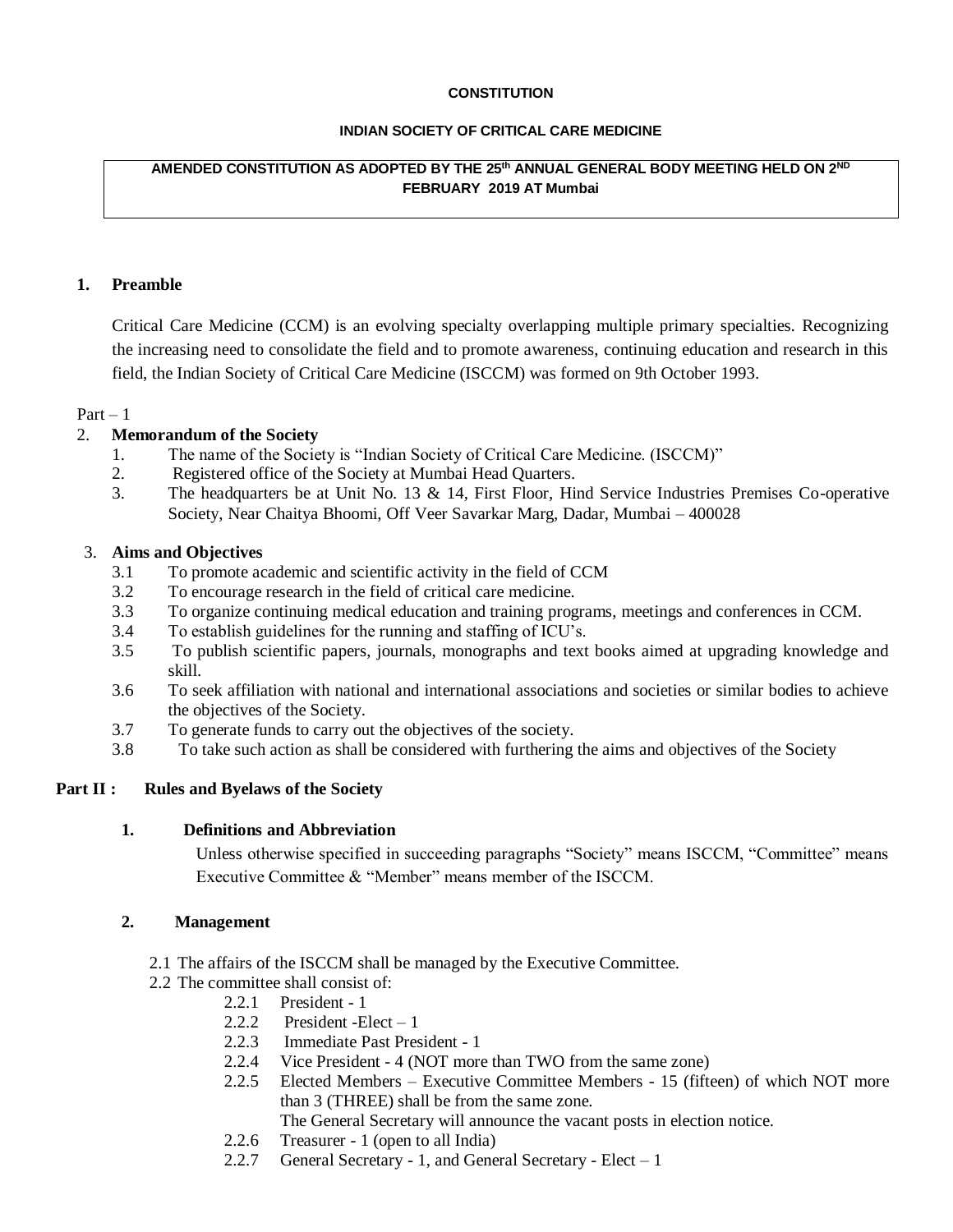## 2.2.8 **Nominated Members**

- 2.2.8.1 Joint Secretary -1: (To be nominated by the President during the tenure of the President)
- 2.2.8.2 The Vice-Chancellor or Secretary (any one) of the Indian College of Critical Care Medicine will be the co-opted members. The vice chancellor will inform the president/chancellor who will represent the college on the Executive Committee
	- 2.2.8.3.1 Chairman Research Committee will nominated by the President.

The President, President - Elect and Immediate Past President, in unusual circumstances along with the Executive Committee has right to change Chairman of Research Committee with 2/3 majority. The tenure of Chairman shall be 3 years. Four (4) OR FIVE (5) more

members will be inducted suggested by President and Chairman and approved by Executive Committee

- 2.2.8.3.2 Funding
	- 1. Chairman of research committee will submit budget to Finance Committee time to time for approval.
	- 2. Funding may obtained from the Pharma industries provided there is no conflict of interest with goals or credibility of ISCCM

2.2.8.4 Chairman Constitutional Review Committee will be the President Elect.

### 3.1 **Membership of the Society shall be of 5 categories viz.**

- (a) Life Members,
- (b) Associate Life Members,
- (c) Honorary Life Members,
- (d) International Life Members and
- (e)SAARC Life members.

(No new membership as Patron, Founder Life Member and Corporate Life member will be given, however Existing Founder Life Members will continue)

- 3.2.2 **FOUNDER LIFE MEMBER**: Same as Life member but joining the Society before 31/12/93.
- 3.2.3 **LIFE MEMBER**: Post graduation in specialties approved as pre-requisite for Indian Diploma in Critical Care Medicine (IDCCCM). The postgraduate degree or diploma must be recognized by Medical Council of India. Candidates applying for life membership must confirm active interest and work in critical care.
- 3.2.4 **ASSOCIATE LIFE MEMBER**: An allopathic doctor, or persons with nursing or technical backgrounds, with an active interest in CCM but not fulfilling the criteria for Life member. All the other specialities doctors based on their MBBS will be considered for Associate Life Member only.
- 3.2.5 **HONORARY LIFE MEMBER**: Person of renown who has made outstanding contribution to the field of CCM. These will be nominated by unanimous vote of Executive Committee
- 3.2.6 **INTERNATIONAL LIFE MEMBER:** Life member from a country other than India and SAARC Countries
- 3.2.7 **SAARC MEMBERS** will be offered international membership at rates given to Indian members. The eligibility criteria will be the same as the Indian LMs(Except their PG degrees must be recognized by their Country's Medical Council.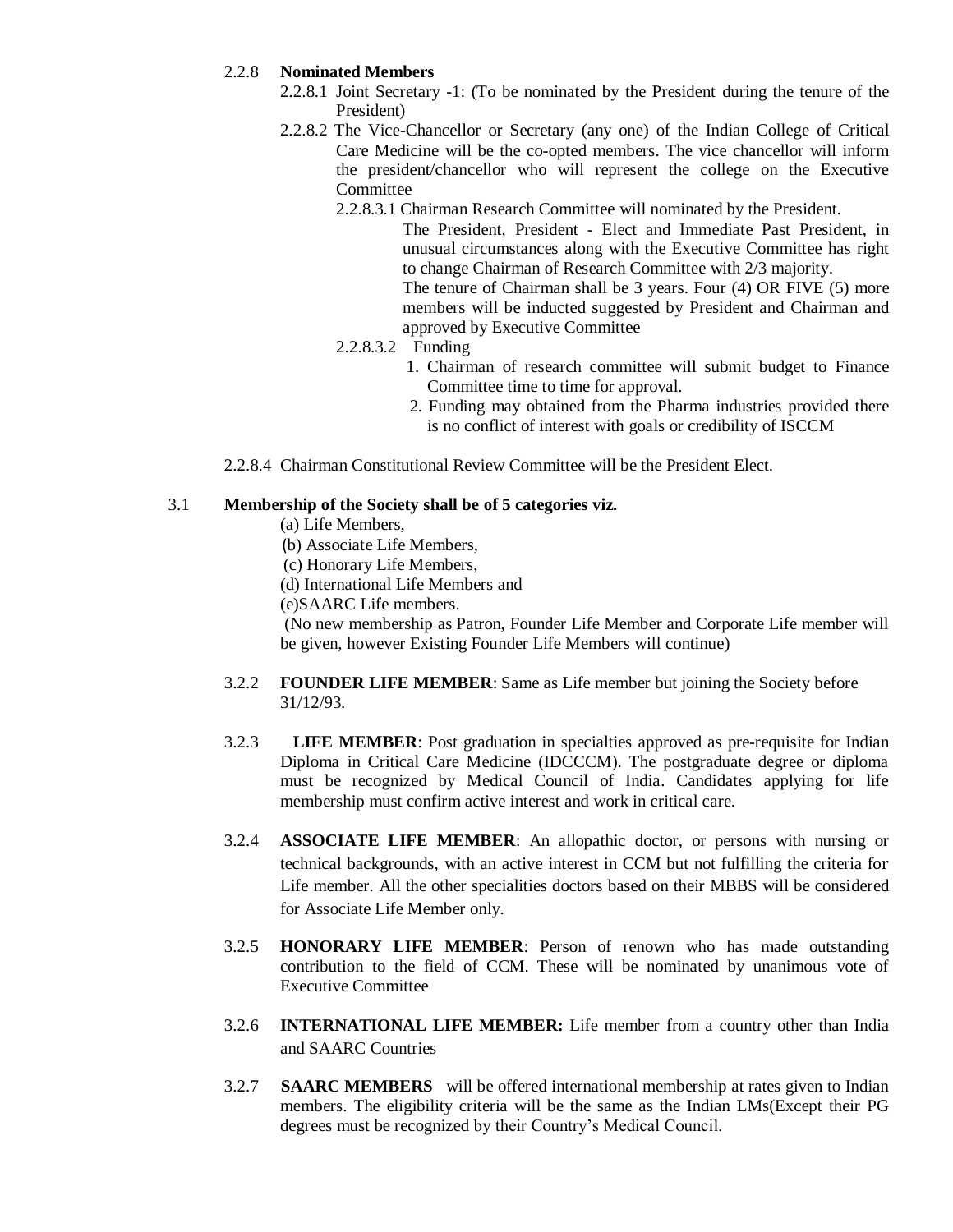- 3.3.1 The Executive Committee shall have the authority to admit applicants to all categories of membership. However, conversion of an existing Associate Member to a Life Member shall be done by the General Secretary on payment of appropriate fees and supporting Documents with information and approval by the Executive Committee.
- 3.3.2 The membership application shall be in the form prescribed by the Executive Committee and shall be duly proposed and seconded by existing valid Life members. It shall be accompanied by documentary evidence of eligibility, qualification and prescribed fees by bank draft payable at Mumbai. Membership can be applied online and fee can be paid online through ISCCM website.
- 3.3.3 The duly completed application form, after due scrutiny by the General Secretary will be placed before the National Executive Committee in its regular meeting for approval after which the membership will be conferred to the applicant.
- 3.3.4 The National Executive Committee shall also accept the resignation from membership, as also decide cessation of membership for any other reason.

## 3.4. **MEMBERSHIP FEES**

3.4.1 Fees (as of AGM of 2019) shall be as follows:

Life Member Rs. 7780/-

Associate Life Member Rs 3970/-

Life Member SAARC Countries Rs 7780/-

International Life Member U.S. \$ 592.

Honorary Members shall pay no fees.

The fees of membership will be increased by 5% every year after Annual conference.

Out of the fees collected 50% will be retained by the Headquarters and 50% will be given to the concerned City Branch as contribution. Branch contribution will be paid to those branches who have submitted Branch audit report, annual report, branch Pan Card, Bank Account details with the centre on or before 30 November. No additional membership fees to be collected by the city branch from the member.

3.4.2 The Associate Member on completing the requirements for Life Membership can pay the difference & become Life Member on furnishing necessary documents, subject to approval by the national executive committee in its regular meeting.

## 3.5 **CESSATION OF MEMBERSHIP**

The Executive Committee by 2/3 majority of the number of attending members may recommend to remove the name of any member of the Society from the Register of Members for gross misconduct after sending him / her a notice by registered post and giving him / her a proper opportunity to defend himself/herself including a hearing in person. Such action shall be subject to ratification by the General Body by 2/3rd majority of members present at the General Body Meeting.

## 3.6 **REGISTER OF MEMBERSHIP**

A register of members containing their names and addresses shall be kept in electronic format (Soft Copy). All changes in the status of members or their addresses, taking place from time to time shall be recorded in the soft copy.

### 3.7 **PRIVILEGES OF MEMBERS**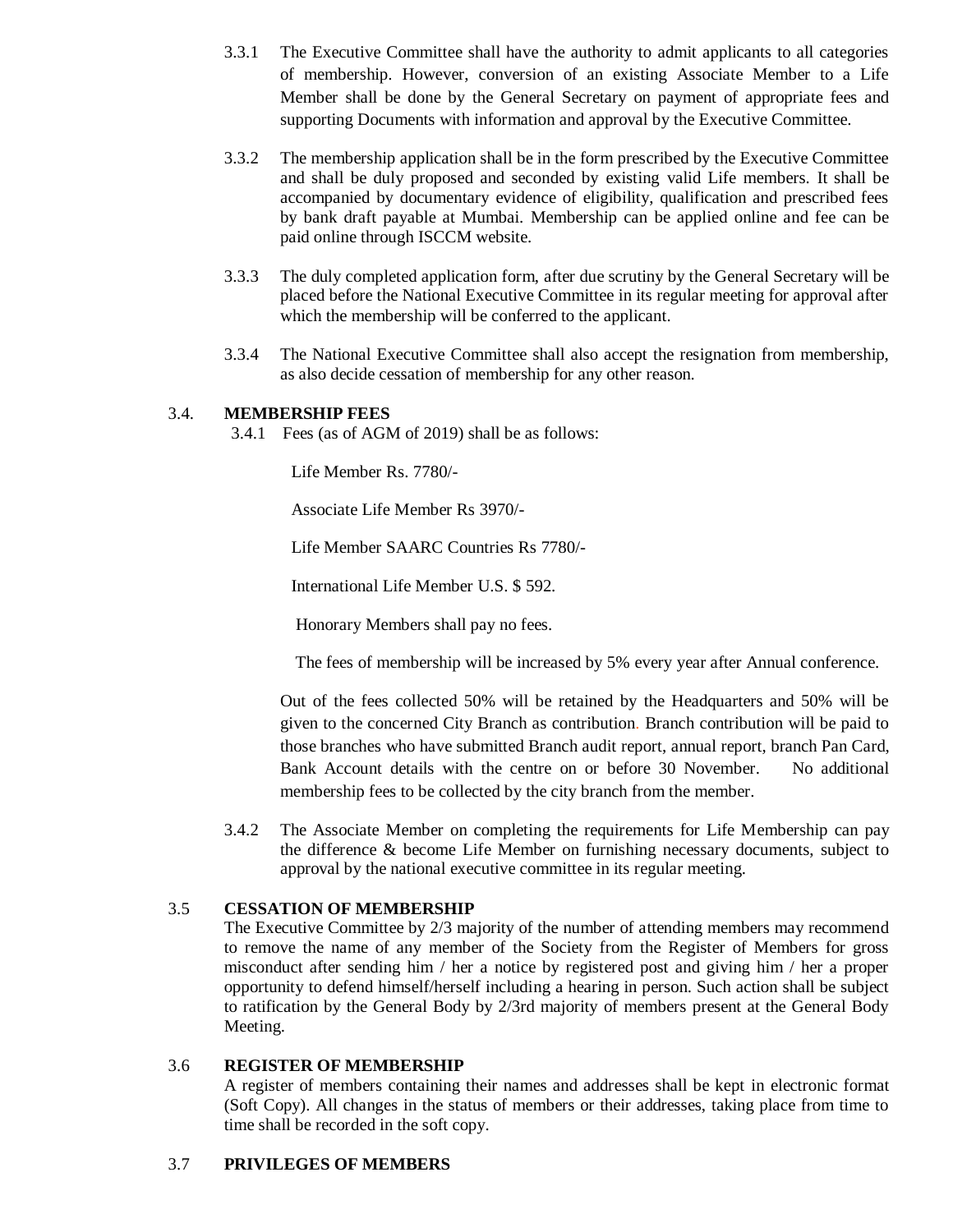3.7.1 All members will get the publications (IJCCM & Critical Care Communication) online only in the form of soft copy via the ISCCM  $&$  IJCCM websites, on their registered e-mail ID and the IJCCM app.

- 3.7.1.1. All communications to the members shall be in electronic format henceforth. This means that the notice for Elections, proposed amendments to the constitution, Annual Report, Audited accounts, any newsletter and any other information shall be sent by email and also put up on the ISCCM website in the members area. The annual report and the latest version of the constitution will be available to members only as a soft copy on the ISCCM website. Only in extraordinary circumstances shall the communication be Via Post, after approval from President, President Elect and General Secretary.
- 3.7.2 The right to vote shall rest with all the Life Members approved until the last held Annual General Body Meeting
- 3.7.3 Associate Life members, Life Member SAARC Countries, International Life Member and Honorary Members shall have no voting rights nor shall they contest any position in the Executive Committee.

## 3.8 **RESIGNATION**

A member wishing to resign his / her membership shall send a written communication to the General Secretary. Membership fees paid by the members to the Society shall not be refunded under any circumstances and the name of such member shall be removed from the Membership Register after approval by the National Executive Committee in its regular meeting.

## 4.1 **ELIGIBILITY**

4.1.1 a For the post of PRESIDENT - ELECT :

 The Candidate should have been elected and not nominated for 6 (six years) in National Executive Committee and either served as Vice President / Vice Chancellor / General Secretary/ Treasurer.

Only exemption will be to those members who have completed 8 years in Executive Committee before 2018. And He /She should also be a fellow of ICCM.

OR Elected 4 years in National EC and served as Vice President /General Secretary / Treasurer / Vice Chancellor of ICCM and Chairperson of the local branch for 2 years and also should be Fellow of the ICCM. The centre and local posts should not be running concurrently.

4.1.1.b VICE-PRESIDENTS : The candidate should have been elected and not nominated for 4 (four) years as follows: on the National Executive Committee for a minimum of 2 (two) terms i. e. total 4 (four) years in the National Executive Committee OR

1 (one) term of 2 (two) years in National Executive Committee and 1 term of two years as a City Chairman / Secretary city branch, the both local and national terms not running concurrently.

4.1.1.c General Secretary-Elect: The candidate should have been elected and not nominated for 4 (four) years as follows; on the National Executive Committee for a minimum of 2 (two) terms i. e. total 4 (four) years in the National Executive Committee OR

1 (one) term of 2 (two) years in National Executive Committee and 1 term of two years as Chairman/ Secretary city branch, both local and national terms not running concurrently.

4.1.1.d Treasurer (Open all over India):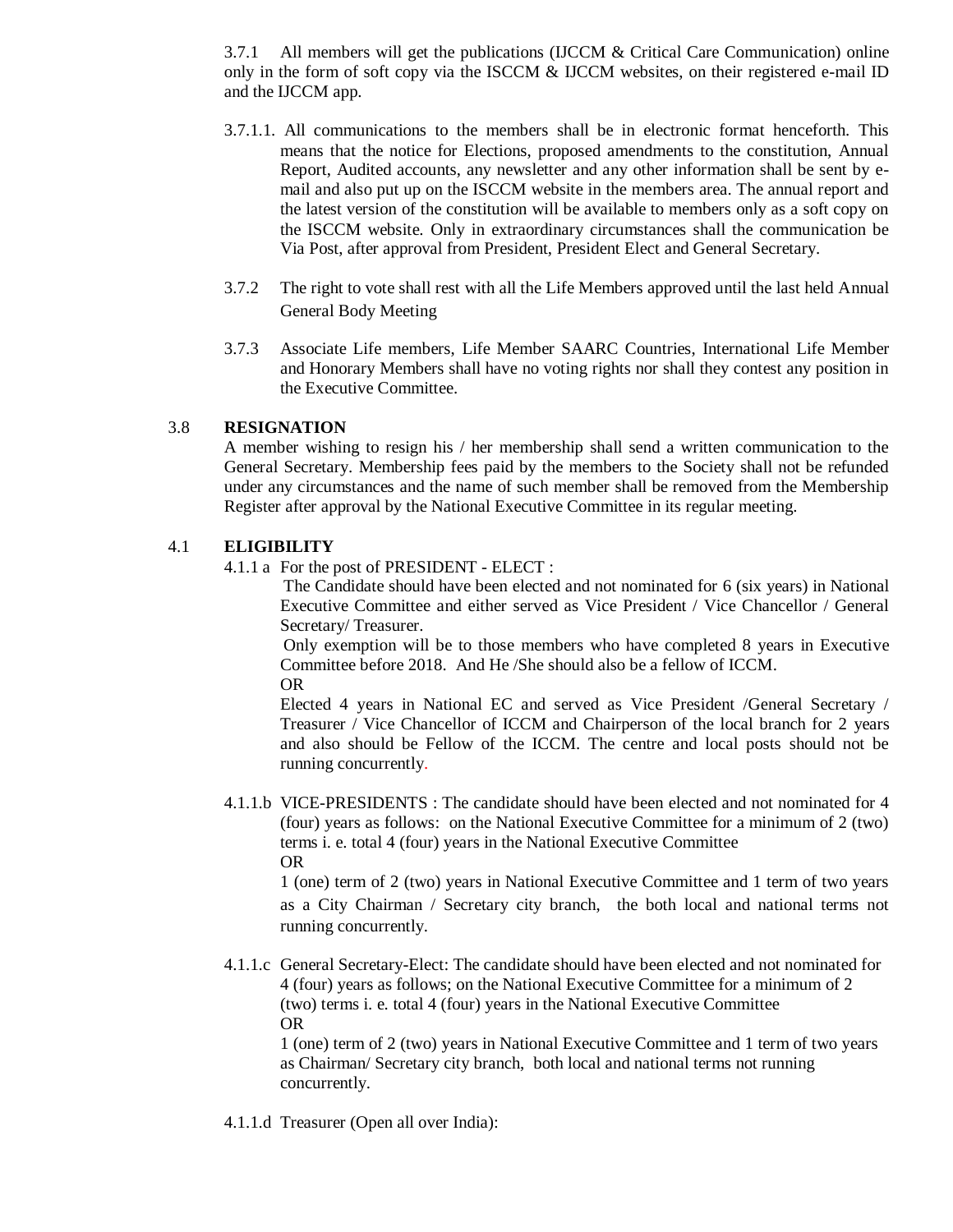The candidate should have been elected and not nominated for 4 (four) years as follows; on the National Executive Committee for a minimum of 2 (two) terms i. e. total 4 (four) years in the National Executive Committee. OR

1 (one) term of 2 (two) years in National Executive Committee and 1 term of two years as city branch Chairman / Secretary / Treasurer. Both the term LOCAL AND NATIONAL not running concurrently.

- 4.1.2 For Elected Member, membership of the Society for at least 5 year is mandatory. For reeligibility to contest election for any post on the National Executive Committee the candidate must have attended at least 2 (two) out of the last 4 (four) Executive Committee Meetings held in both years of his/her previous term. In case of such absence the member shall not be eligible to contest elections for one term (i.e. two years) and can contest after this term is over
	- 4.1.2.1 For eligibility to contest election for the post of President-Elect, Vice-Presidents, General Secretary - Elect or Treasurer on the National Executive Committee the candidate must have attended at least 3 (three) Executive Committee Meetings out of the 4 (four) last Executive Committee Meetings held in the term that he/she had served on the National Executive Committee.
- 4.1.3 No member shall be eligible to seek election for more than 2 tenures as Vice-President, General Secretary-Elect, Treasurer, or Elected Member of the Executive Committee.
	- 4.1.3.1 The term for President, President-elect, Immediate Past President, General Secretary, General Secretary Elect and Joint secretary is one year. Vice Presidents, Treasurer and Executive Committee members is for two years.
- 4.1.4 The President/President-Elect shall NOT seek election for any position in the Executive Committee after completing his / her tenure. However he / she can be nominated on the executive committee as may be decided by the Executive Committee provided his tenure in the EC does not exceed 15 years, except the Editor, IJCCM
- 4.1.5 A member shall NOT contest simultaneously for more than one post (Including Society and College)
- 4.1.6. No member except the president shall be on the executive committee for more than eight years regardless of elected posts held in the EC. After completing 8 years in the EC, the member can contest only for the post of President Elect. Thus the president shall remain on the EC for 11 years i.e. 8 years as EC member and 1 year each as President elect, President and Immediate Past President. Co-opted and nominated posts will not be counted in the 8 years. Apart from this only Editor of IJCCM & Chairman Credentials committee may be nominated after completing 11 years on EC. Total tenure in the EC for any member shall not be more than 15 years in any capacity henceforth. The tenure of Vice Chancellor will be one year. Tenure of Editor IJCCM and the Chairman of Credentials Committee/Research Committee / Guidelines Committee shall be fixed at 3 Years.
- 4.1.7 The Members Tenure of all Committees including, Sub Committees, College Board Members will be one year. Excluding, Chairman Research Committee / Credentials Committee /Guidelines Committee will be (3yrs) Three years. The President will appoint the sub committees.

### 4.2. **ELECTION AND ELECTION PROCEDURE**

4.2.1 The President shall become Immediate Past President and the President-Elect shall become President automatically after the expiry of their tenure at the End of their term during the concerned Annual General Body Meeting.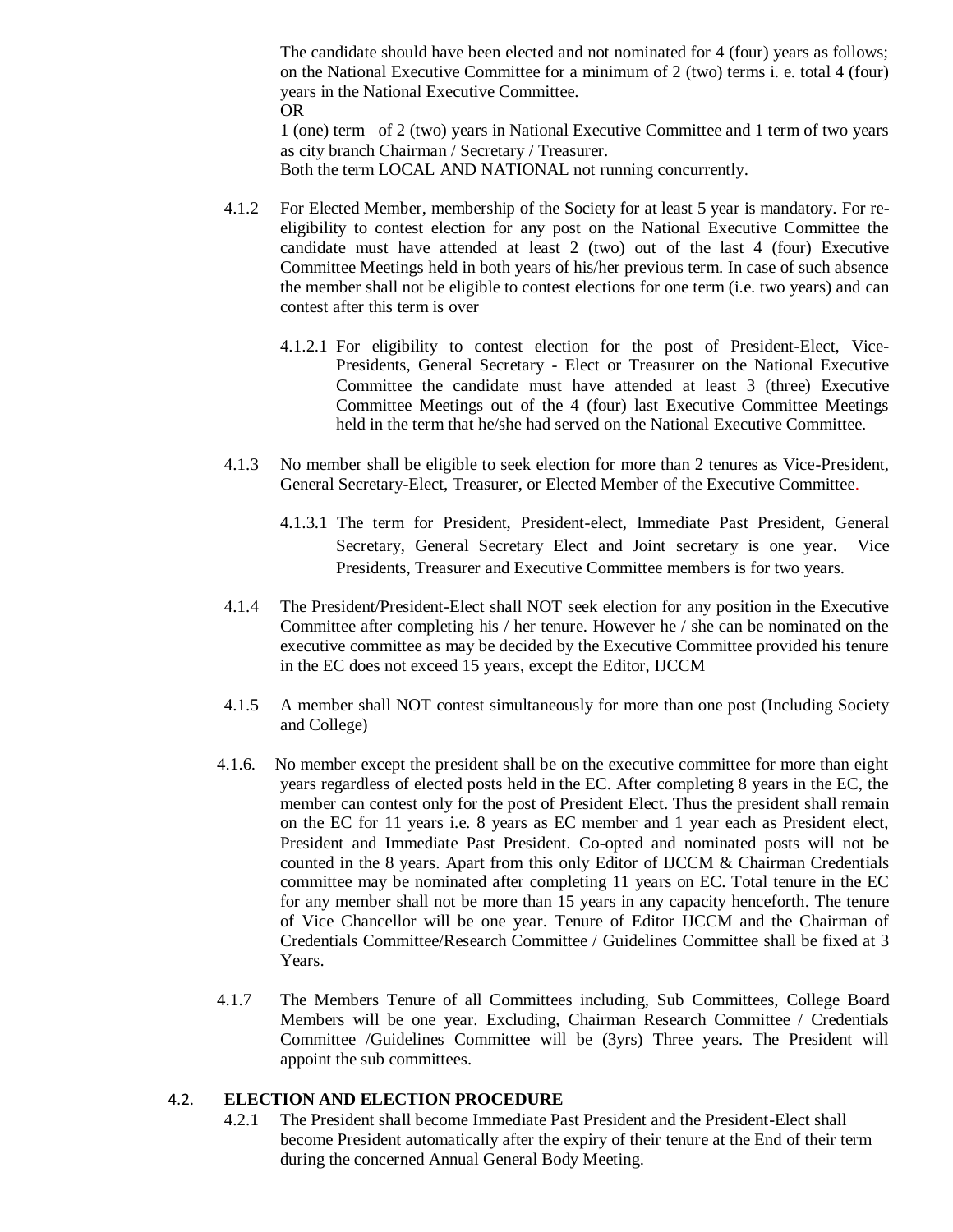The web based online Elections shall be held for President Elect -1; Vice President-4 (Vice President Not more than 2 from same zone), General Secretary Elect – 1; Executive Committee members  $-15$ , (Not more than 3 from the same zone) and Treasurer-1.

The term for Vice President, Treasurer, Elected Members will be for TWO(2) Years. The Term for General Secretary Elect will be for ONE (1) Year.

The General Secretary and The Chief Election Commissioner will inform the List of Vacancies to all Life Members in the Election Notice.

4.2.2 By the 15TH of MAY, the General Secretary And Chief Election Commissioner shall inform each Life member a list of vacancies in the Executive Committee of ISCCM and ICCCM, and invite nominations for these vacancies through e-mail and it will be put on website on the membership page.

The nomination paper which shall be sent out will have the candidate's name, address and the office/post for which the candidate is contesting, and shall be proposed by one valid life member and seconded by another life member duly signed by the candidate, signifying his/her willingness to stand for the election and to serve on the Executive Committee if elected.

There shall be a separate nomination paper for each candidate.

One candidate can apply for one post only.

These nominations must reach the Chief Election Commissioner not later than 01st June by 4.00 PM.

For every post, the nomination paper MUST be accompanied by a sum of Rs. 10000/- + 18% GST= Rs. 11800/- (Rupees eleven thousand eight hundred only). Non refundable from a candidate in the form of a demand draft / NEFT payable at Mumbai.

A nomination paper not accompanied by a Bank Draft / UTR NO OF NEFT of Rs.11800/ (Rupees eleven thousand eight hundred only) shall be deemed invalid.

A short bio-data not exceeding one page (A4 size paper), Must accompany the nomination if desired or it can also be sent as soft copy BY EMAIL along with ONE passport size photograph(1) to the ISCCM office not later than  $01<sup>st</sup>$  JUNE, 4.00 PM.

Withdrawal if any should reach office on or before 10th of June, by 4 PM with candidate signature. Withdrawal can also be sent by scan copy with signature by email to chief election commissioner from his/her registered email ID in ISCCM, not later than  $10<sup>th</sup>$ JUNE, 4.00 PM. If the deadline for any of these procedures falls on a Sunday or an Official holiday, then the next working day shall be deemed to be the deadline.

### 4.2.2. a **SUMMARY OF THE ELECTION**:-

By 30th April, President will nominate one(1) Past President as Chairman of election commission. Then the chairman of the election commissioner will select his team of 4 members to be on election commission of his choice and inform the names of members to President. The members of the election commissioner can be, Past President of ISCCM or a member of ISCCM who has had experience in ISCCM election and must not be contesting elections.

By 15TH of May, the General Secretary and Chief Election commissioner shall inform each Life member BY EMAIL a list of vacancies in the Executive Committee/College Board and invite nominations for these vacancies.

01st June, 4.00 PM is the Last date for Receiving nominations.(Working day)

After last date of receiving application, the applications will be scrutinized by election commission by 3rd June.

After Scrutiny of applications by election commission, the result of scrutiny of applications will be informed to the contestants, by  $4<sup>th</sup>$  June, by the election commission.

Withdrawal if any should reach office on or before 10th of June 4 PM The date of online web based election will be last week of June, From 08.00 hrs. on Monday of election to 1700 hrs. on Friday of election.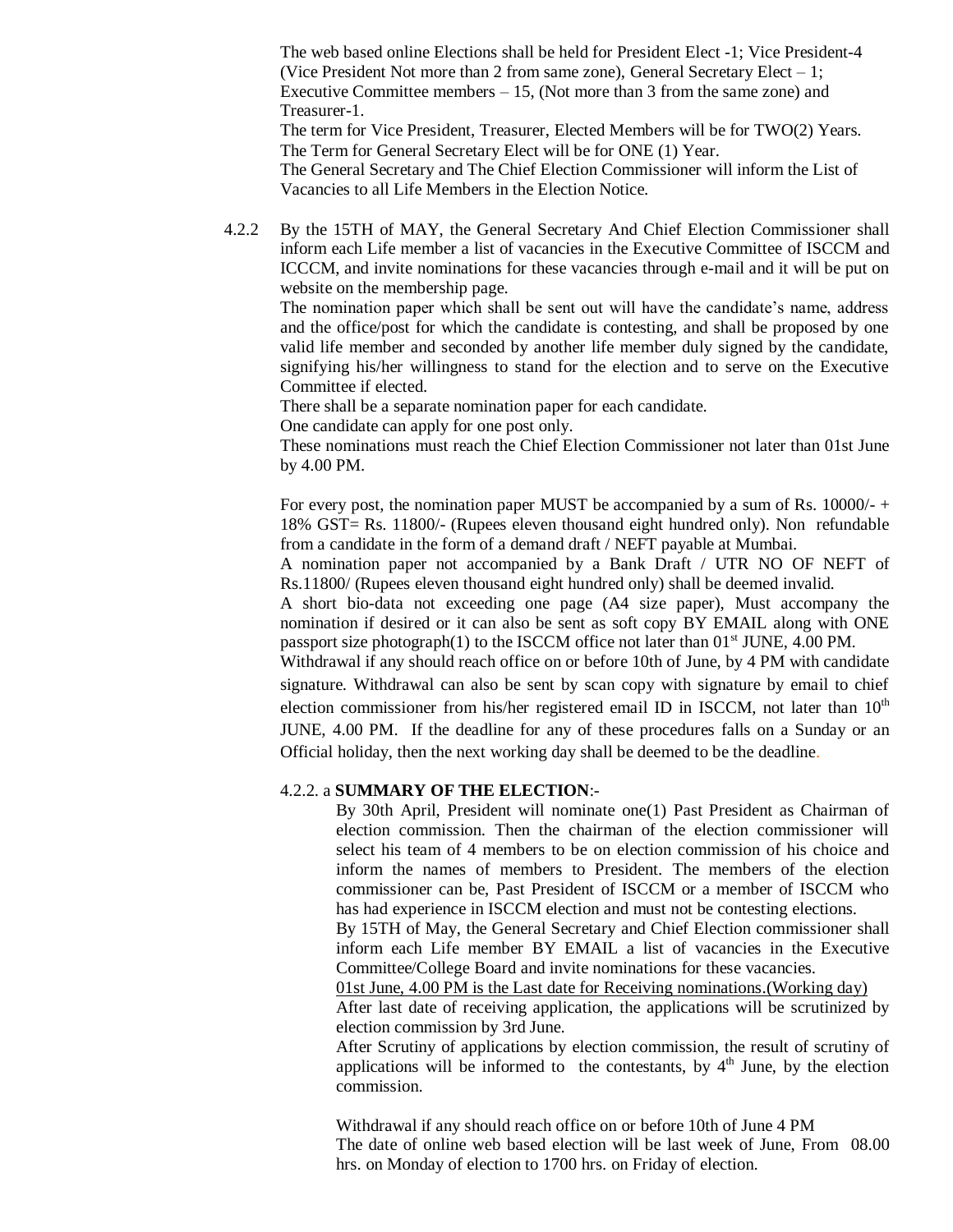- 4.2.2.1 By 15TH of MAY, the General Secretary and Chief Election Commissioner shall inform each Life member a list of vacancies in the Executive Committee/College Board and invite nominations for these vacancies through e-mail. Once the elections are announced to conduct the entire proceedings of the election will be controlled by Election Commission. The full details of the results of the election will be informed /submitted to the President of ISCCM for HIS/HER approval on the last day of election or no later than **30th June** By Chief Election Commissioner. The declared elections results shall be posted on website directly by Election Commission and communicated to individual candidates, after approval from President. The declared election results will be placed in the Annual Report for the information. The newly elected President -Elect and General Secretary- Elect will be invited to Fourth EC Meeting (January / February) of preceding year (before taking charge) as special invitees.
- 4.2.2.2. It shall be mandatory for all office bearers to sign and submit his / her copy of the Aadhar card and the declaration about Conflict of Interest with the society during the First EC meeting of each year after the AGM. In case the member is absent he should sign the COI document within 30 days of the meeting.
- 4.2.3 After announcement of elections the proceeding will be taken over by the election commissioner. All nominations will be received by the election commissioner. The Election commission shall inform BY EMAIL the contesting candidate of all the nominations received for the post they are contesting, and if any one wishes to withdraw his/her nomination, he/she should inform Election commissioner in writing or from the official e- mail address by scan with signature (i.e. registered with ISCCM headquarters previously) on or before the  $31_{st}$  of May. No office bearer of ISCCM EC or College Board will indulge in any manner in the Election process.
- 4.2.4 **CHANGE OF EMAIL ID AND ADDRESS**: The members will be able to change address and email IDs only with request in writing or filling the database proforma which can also be downloaded from the website. The general secretary will personally verify the signature from the original form filled at the time of becoming member of the society. Only then the email id and address will be changed. All the original letter request and data base form will be retained in the office. Members can request for change of email IDs until  $30<sup>th</sup>$ April. No change in data can be done after  $30<sup>th</sup>$  April.
- 4.2.5 The date of online web based election will be last week of June. From 08.00 hrs. on the Monday of election to 1700 hrs. on the Friday of election. All members will receive a check e- mail one month before the date of elections. Members can check their REGISTERED email ids and authorized/REGISTERED mobile nos. on the website of the society. The electronic voting will be held after a due process of database update, verification and security recommended by expert consultant /s and approved by the EC. All the details for electronic voting will be made available on the ISCCM website in the member's area. All the software checking will be done by Election Commission along Chief Election commissioner. In case of allegations or disputes the Executive Committee of the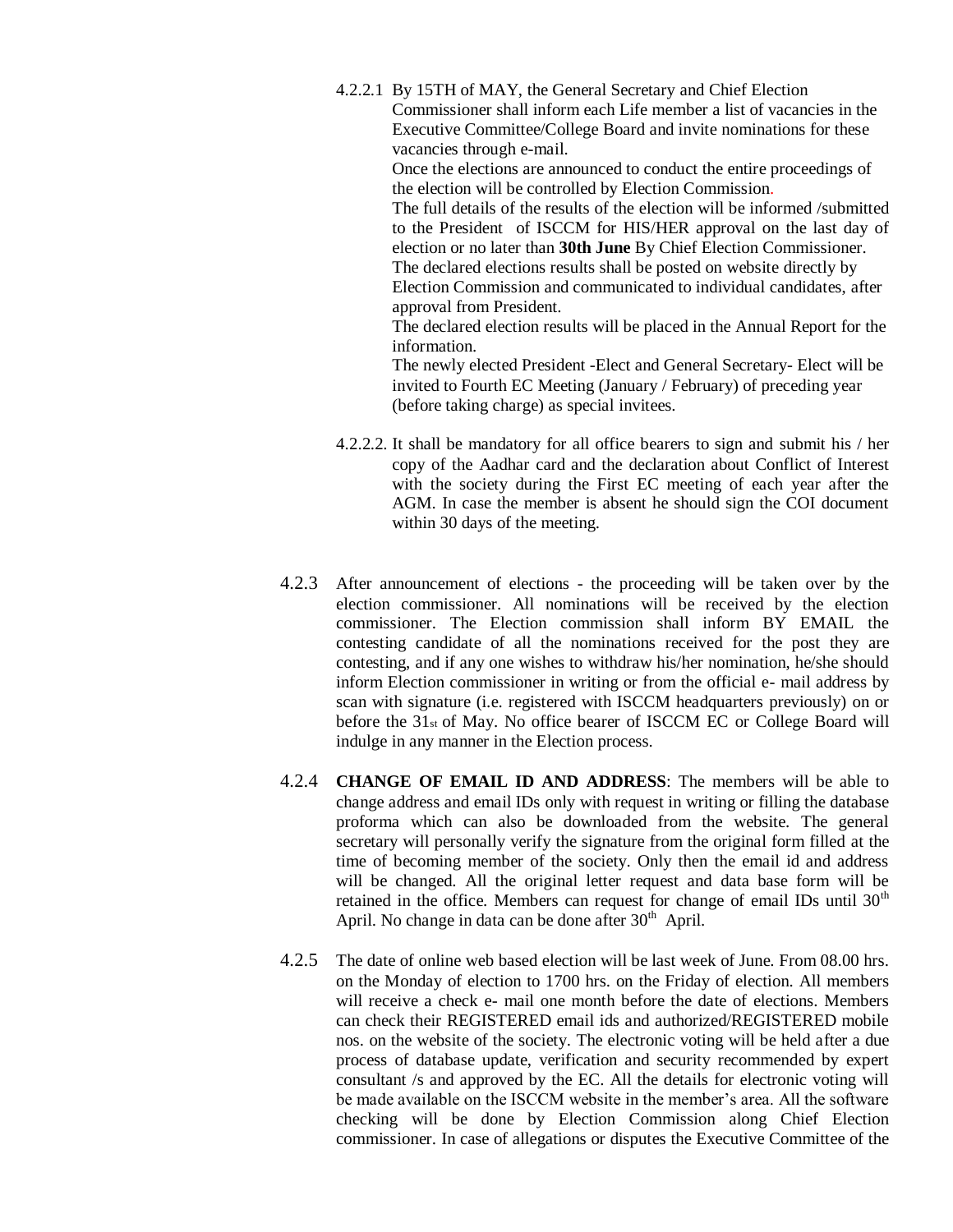Society (ISCCM) shall appoint an external technical expert group investigate and give its verdict which will be binding on all concerned.

4.2.5.1. Canvassing is allowed with following instructions.

1) No canvassing during national or regional or local or institutional conferences, CME, workshops, conclave etc. From declaration of election to declaration of results.  $(15<sub>th</sub>$ May to  $30<sub>th</sub>$ June) 2) No canvassing with standees, pamphlets, flyers, brochures, or through pharma companies or through their representatives. 3) Candidates can use social media for canvassing.

4) If someone found guilty, he/she will be debarred from ISCCM election process for life time at local as well national level.

- 4.2.6 In case of a vacancy arising out of an uncontested position, fresh nominations shall be invited by the General Secretary and Chief Election Commissioner by issuing a notice in Notice and Agenda for AGM, nominations can be submitted a day prior to the AGM and Withdrawals and voting if necessary shall be held at the time of Annual General Body Meeting during Annual Conference
- 4.2.7 Any Executive Committee Member may resign his/her position by giving notice in writing to the Gen. Secretary or the President. The resignation shall take effect from the date of its acceptance by the Executive Committee.
- 4.2.8 Any Executive Committee Member who ceases to be a valid member shall be deemed to have vacated his or her position in the Executive Committee.
- 4.2.9 If a vacancy occurs in any office otherwise than by efflux of time, the Executive Committee shall elect a member to fill this vacancy-not withstanding anything contained in clause 4.2.8 However, the Gen. Secretary shall invite nomination by an urgent short-notice. In the event of a contest, voting will be held in the ensuing National Executive Committee meeting by the members attending the Executive meeting.
- 4.2.10 Performance of election vendor will be reviewed and vendor changed if necessary through appropriate process of inviting applications. This will be done at the 1st meeting after the ISCCM annual conference by the president elect / chairperson ISCCM election commission and presented to the executive committee for approval.

### 4.3 **ELECTION DISPUTES**

- 4.3.1 In the first instance, any complaint pertaining to any process of election must be lodged with the Chairperson of Election Commission along with documentary proof of any irregularity before the start of the counting procedure. No complaint other than that of the counting procedure shall be entertained once the counting procedure has started. Complaints pertaining to irregularities web based online election process, if any, must be lodged in writing by the contestant or his/ her representative with the Chairperson of Election Commission or immediately after the web based online election process or within fifteen days after the completion of web based online election process.
- 4.3.1.2 Election contestants can request to see the post election voting pattern for his or her post at the Head Quarters. This will be through email addressed to Election Commissioner
- 4.3.2 An Election Redressal Committee comprising of the President and two immediate Past Presidents would review the evidence provided by the complainant and would give its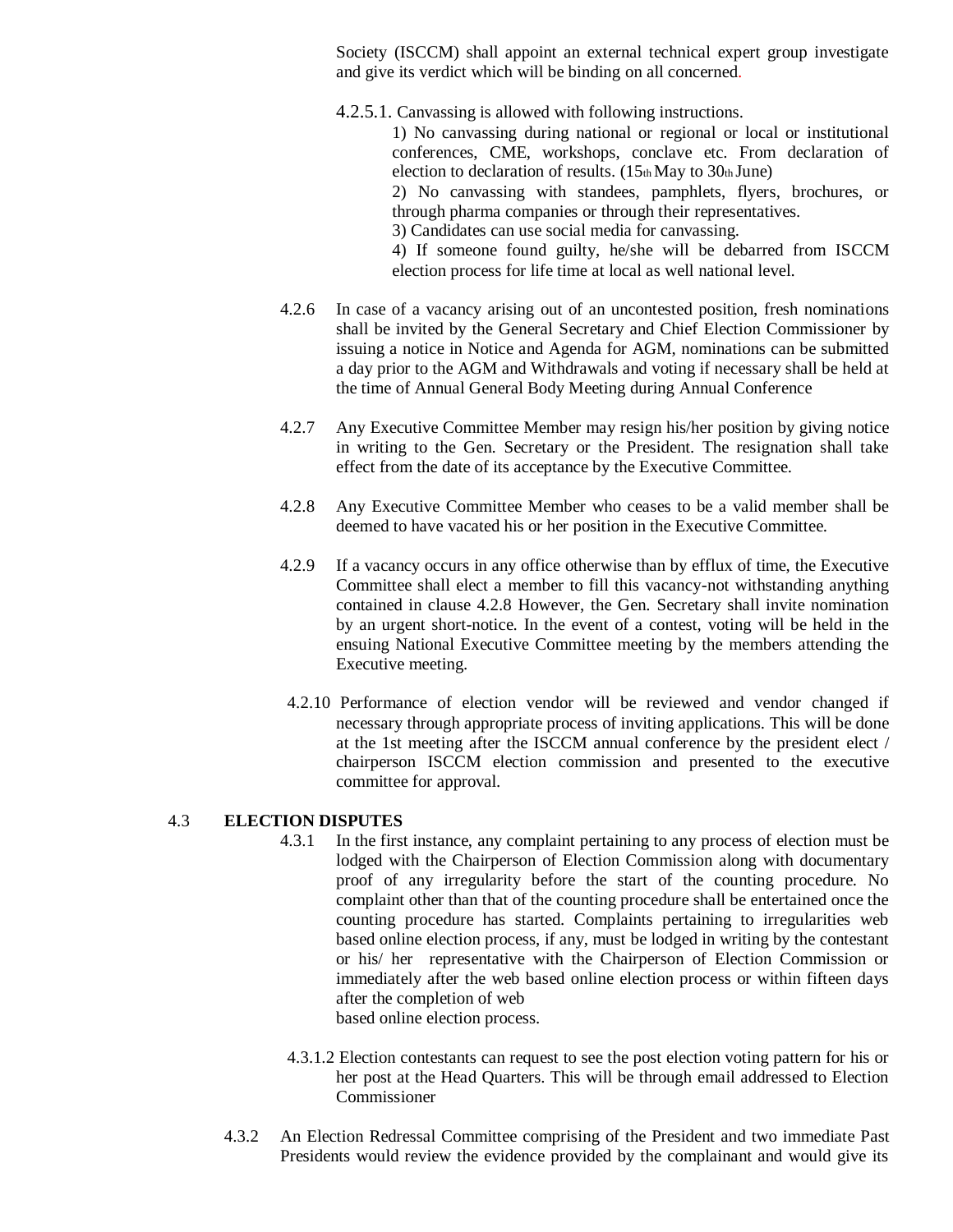ruling within 15 days. This ruling will be binding on all concerned. There cannot be any appeal against it.

- 4.3.3 If the complainant remains unsatisfied with the decision of the Election Redressal Committee, he/she may ask for hearing by the Panel of Arbitrators.
	- 4.3.3.1. Every attempt shall be made to avoid arbitration by constituting a bench of three past presidents who have not participated in the decision making in Redressal Committee to find an amicable solution.
	- 4.3.3.2 Past President/s who have not been part of the Redressal committee shall be nominated to the arbitration by the society. In any case, complete panel of arbitrators should be acceptable to all parties holding stake in the election process.
- 4.3.4 The Panel of Arbitrators shall comprise of
	- i) 2 Past Presidents
	- ii) Retired High Court Judge / Eminent Jurist
- 4.3.5 The arbitration proceedings shall be conducted in accordance with the Indian Arbitration and Conciliation Act, 1996.
- 4.3.6 The seat of Arbitration shall be at the Head Quarters of the Society at Mumbai.
- 4.3.7 The decision of the panel of Arbitrators shall be final and binding on all parties.
- 4.3.8 The National Executive Committee of the Society shall determine the fees payable to the non-ISCCM arbitrators
- 4.3.9 The fee payable to the Arbitrators shall be borne by the contestant seeking arbitration if he / she loses arbitration. However society will bear this cost if he wins it. However the candidate cannot claim any compensation what so ever.
	- 4.3.9.1 However no candidate holding stake in election either appellant or defendant can claim any compensation or any allowances related to any head during this redressal or arbitration process.
- 4.3.10 Once results are declared, it cannot be changed by any committee including election committee. It can be changed only following decision by either a Redressal Committee, or panel of past presidents (proposed) or arbitration committee.

### 4.4 **CO-OPTION OF EXECUTIVE COMMITTEE MEMBERS**

- 4.4.1 The Executive Committee shall co-opt the following members in their first meeting after the Annual General Body Meeting.
	- 4.4.1.1 Joint Secretary to be nominated by the President by his / her choice.
- 4.4.2 President, President-Elect and General Secretary, General Secretary Elect shall be exofficio members of the College Board of all committees **except** Credentials committee.

### 5.1 **ORDER OF PRECEDENCE SHALL BE AS UNDER;**

- 1. President
- 2. Immediate Past President
- 3. President-Elect
- 4. Vice Presidents
- 5. General Secretary
- 6. General Secretary Elect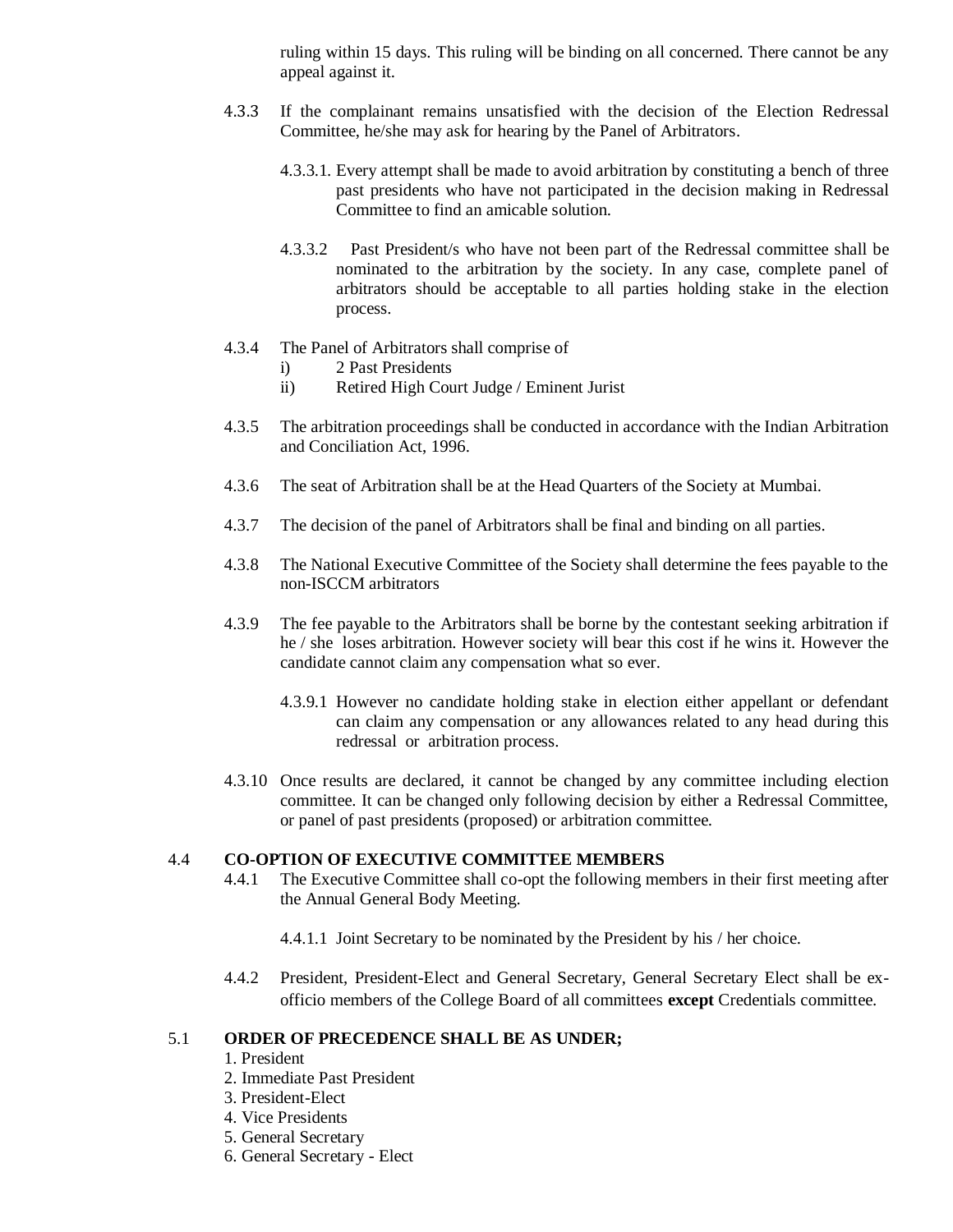- 7. Treasurer
- 8. Joint Secretary
- 9. Elected Members
- 5.2 Protocol and seating arrangement on Dais at various functions.
	- General Secretary ISCCM
	- President ISCCM
	- **Chief Guest**
	- Guest of Honor
	- President Elect
	- Immediate Past President.

## 6. **MEETINGS**

6.1.1 Annual General Body Meeting : The Annual General Body Meeting of the Society shall be held each year on a day, time and place to be fixed by Executive committee (January / February unless otherwise decided by the executive committee under exceptional situations) when the change of office bearers, if any, will take place.

The President will Chair the Meeting along President Elect General Secretary & Immediate Past President.

The Notice and Agenda for the Annual General Body Meeting of the Society shall be posted at website and e mailed to every Life members and Founder Life members least 30 days in advance of the date fixed for the meeting. Any member desiring to move a resolution at the Annual Meeting shall give notice of the same in writing to the General Secretary at least sixty days before the date fixed for the General Meeting. The executive Committee shall submit an Annual Report of the proceedings of the Executive Committee and its Committees, along with branches annual report (received in office by 31<sup>st</sup> December) and of the activities of the society together with a statement of the assets and liabilities of the society and an abstract of receipts and disbursements during the year and the report of the Auditors will be circulated on line before one month of the AGM and also posted on website

- 6.1.2 The President shall preside over all meetings of the Executive Committee and the General Body. If the President is not present, President Elect will preside the meeting. In absence of both President and President elect, Vice president will preside the meeting. The seniority of the Vice-President shall be decided by the number of votes polled in the elected or, in case of uncontested election, by the length of membership of the Society.
- 6.1.3 The President may, whenever he thinks fit, and upon a requisition made in writing and signed by not less than 20% or 100 whichever is less, Members (Life members and Founder life members) of the Society, shall convene a Special General Body Meeting at such place as he may decide. Any requisition made by the members shall state the objects of the Special Meeting proposed to be called and shall be addressed to the General Secretary.
- 6.1.4 The General Secretary shall, upon receipt of such a requisition, proceed to convene, under orders of the President, a Special General Body Meeting which shall be held within sixty days from the date of receipt of such a requisition, at a place and time fixed by the President.
- 6.1.5 At the Special General Body Meeting, only the business for which notice has been given or such questions as naturally arises thereon shall be discussed.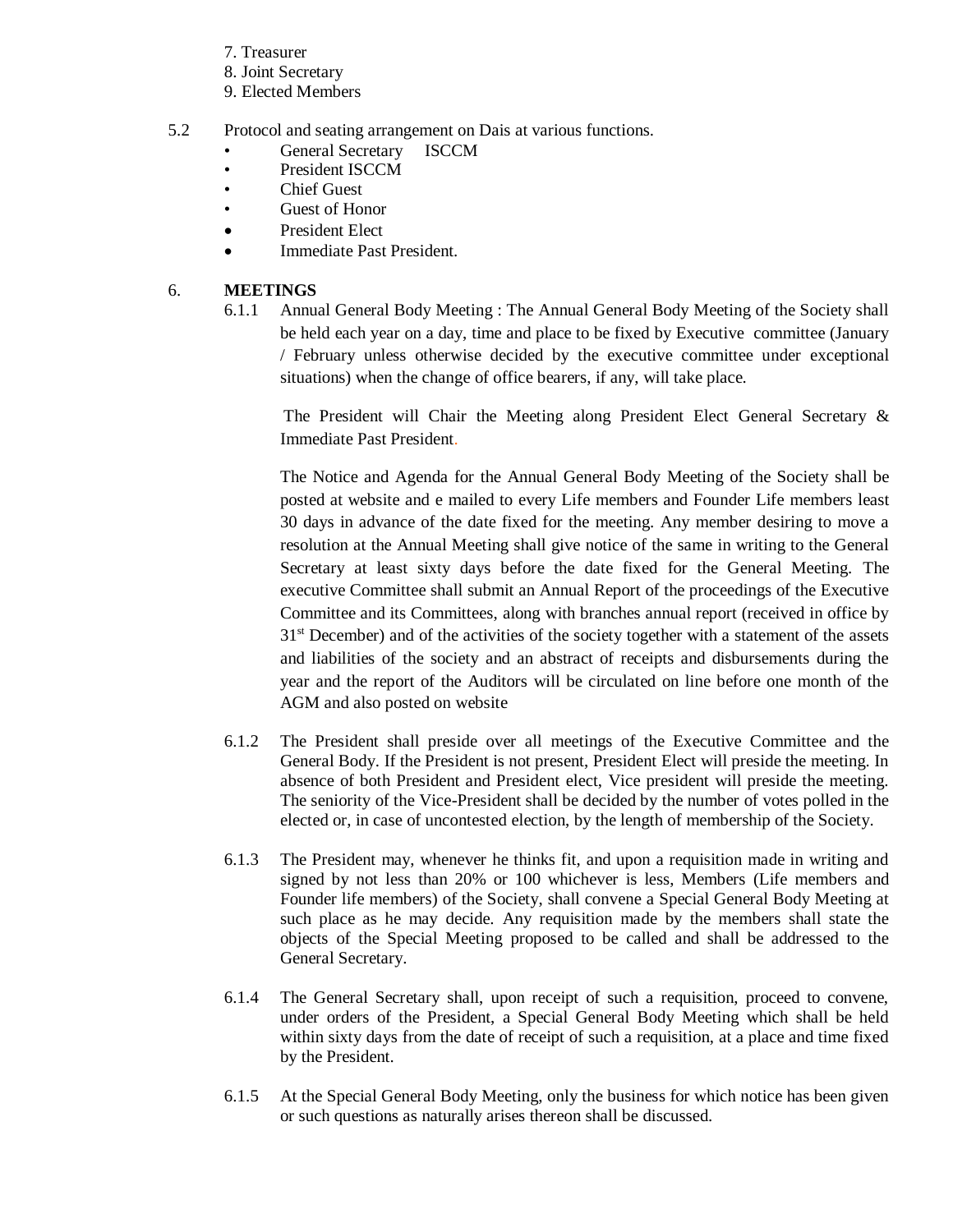- 6.1.6 20% of members (Life members and Founder life members) or 100 whichever is less present at a General Body Meeting shall form the quorum for that meeting.
- 6.1.7 If within half an hour from the time appointed for a General Body Meeting there is no quorum, the meeting, if convened on the requisition of members, shall be dissolved, and in any other case, shall stand adjourned to half an hour and will meet on the same day and at the same place.
- 6.1.8 The person presiding at the General Body Meeting may, with the consent of the Members (Life members and Founder life members), adjourn the same from time to time and from place to place: but no business shall be transacted at any adjourned meeting other than the business left unfinished at the meeting from which the adjournment took place.
- 6.1.9 No quorum shall be necessary for any adjourned General Body Meeting.
- 6.1.10 Subject to the law being in force at that time the resolutions passed in a General Body Meeting shall be given immediate effect to, by the office-bearers of the Society, unless stated otherwise.

### **6.2 EXECUTIVE COMMITTEE**

- 6.2.1 A meeting of the Executive Committee shall be convened by the General Secretary with the consent of the President.
	- 6.2.1.1. The airfare for the travel to the EC meeting will be reimbursed as per society Travel rules i.e.; as per the minimum decided by the EC at the beginning of the year once the dates for EC are fixed. As per ISCCM travel policy.
	- 6.2.1.2. No reimbursement shall be given in case of cancellation of ticket on unless the meeting has been cancelled or postponed by the president. As per ISCCM travel policy
	- 6.2.1.3. An Action taken Report (ATR) shall be maintained in the ISCCM head office. All major decision taken during the Executive Committee meeting shall be recorded in it after confirmation of minutes in the next EC.
- 6.2.2 Executive Committee Meeting: The Executive Committee shall meet at least four times in a year or at such times necessary for transactions of the business for the Society. It will submit an annual report of the activities of the various Sub-Committees if any, and the activities of the Society together with a statement of the assets and liabilities of the Society and an abstract of receipts and disbursements during the year and the report of the Auditors, if any during the last Executive Committee Meeting before the Annual General Body Meeting.
	- 6.2.2.1 E-Executive Meeting—A meeting of all the executive members via email in the interval between the 4 EC meetings. A group of all executive members will be formed on internet after every Annual general body meeting. The General Secretary will make it assured that every executive member is getting the mail in the group.
	- 6.2.2.2. No person will put agenda directly to all the members. He will refer it to president. If president feels that any agenda requires urgent discussion, he will put in front of the executive through group email addresses.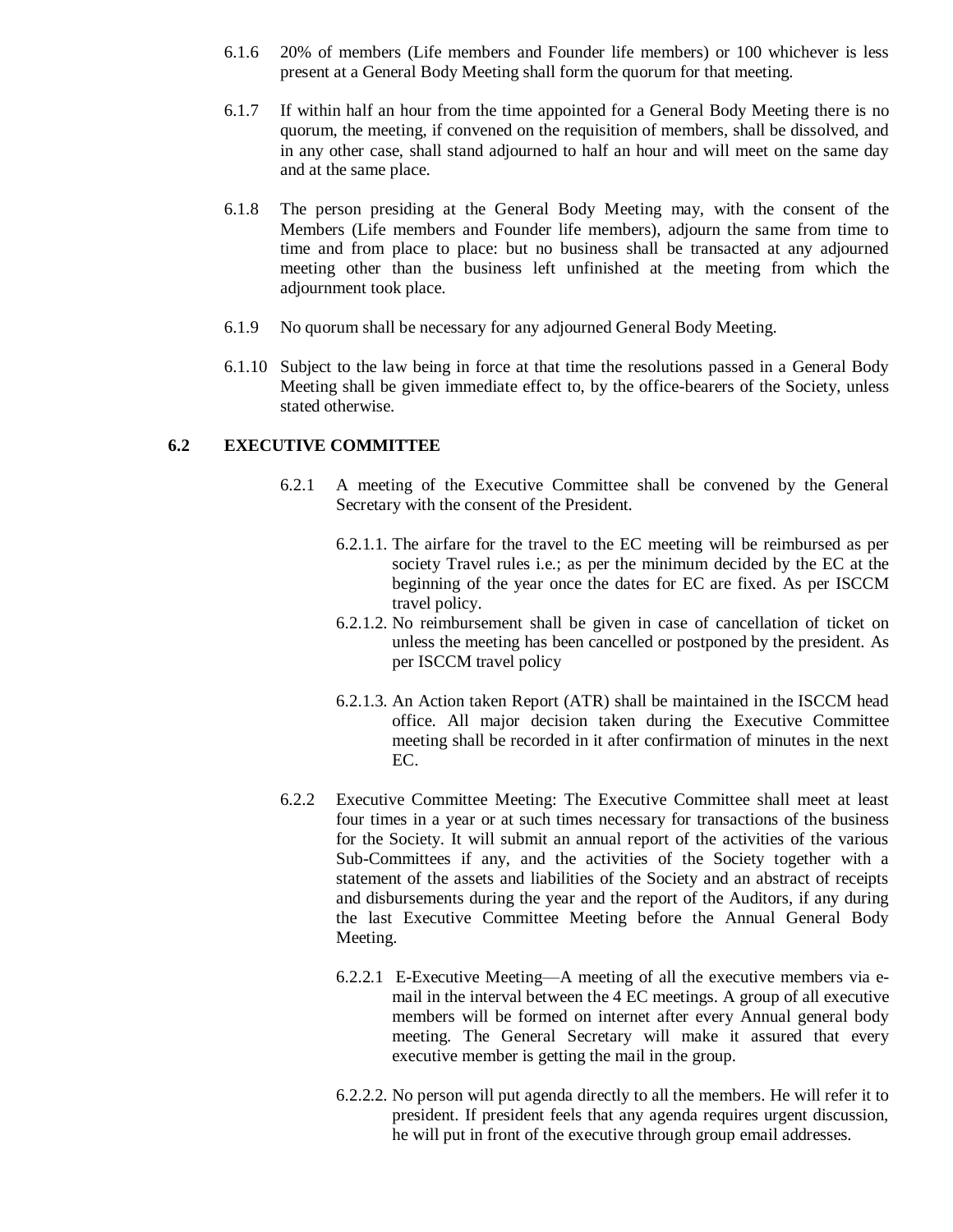- 6.2.2.3. EC members will get one week to give their view point on the issue under discussion. After one week the president will give the conclusion of E- meeting. If there is no objection for 2 days then the proposal will be considered to have been passed.
- 6.2.2.4. The general secretary will summarize the discussion during the emeetings which has to be confirmed in the next executive committee.
- 6.2.3 The General Secretary shall convene a special meeting of the Executive Committee upon a requisition in writing signed by not less than 10 members of the Executive Committee. At least three weeks prior notice shall be given to the members of the Executive Committee for an ordinary meeting of the Governing Body. An urgent meeting may be called at a shorter notice which should not be less than 7 days.
- 6.2.4 Ten members of the Executive Committee shall be the quorum for meeting of the Executive Committee. If there is no quorum within 15 minutes after the appointed time, the meeting if convened upon the requisition of members shall be dissolved and in any other case shall stand adjourned for half an hour and meet in the same place and on the same day. For such an adjourned meeting a quorum will not be necessary and it may transact the business for which the meeting was called.

## 7. **MANAGEMENT**

7.1 The management of the Society shall be vested in the Executive Committee, who in addition to the powers by these rules expressly conferred upon them may exercise all such powers, and do all such acts and things, as may be exercised or done by the Society and are not hereby or by law, expressed, directed or required to be exercised or done by the Society in the General Body Meeting.

## **8. PROPERTY, MONEY AND ACCOUNTS**

- 8.1 The property, moveable or immovable, belonging to the Society shall vest in the Executive Committee
- 8.2 No sale, exchange, mortgage, lease or other transfer of immovable property belonging to the Society shall be valid till atleast the President and one of the Vice-President And the General Secretary/Treasurer shall execute the document of transfer
- 8.3 All moneys of the Society shall be deposited and /or invested:-
	- 8.3.1 In approved Bank or Banks.
	- 8.3.2 In Government and other negotiable trust securities or in any other mode permitted under the Act or in accordance with the administrative orders of Government from time to time.
- 8.4 Accounts and other investments in the name of the Society shall be operated by the President, General Secretary, Treasurer, each document being signed by any two of them.
- 8.5 All finances, funds raised in the name of ISCCM (Central body) by any individual, committee, subcommittee, will be deposited in the central body account at Mumbai.
- 8.6 No money can be spent without prior approval of the EC irrespective of who has raised the fund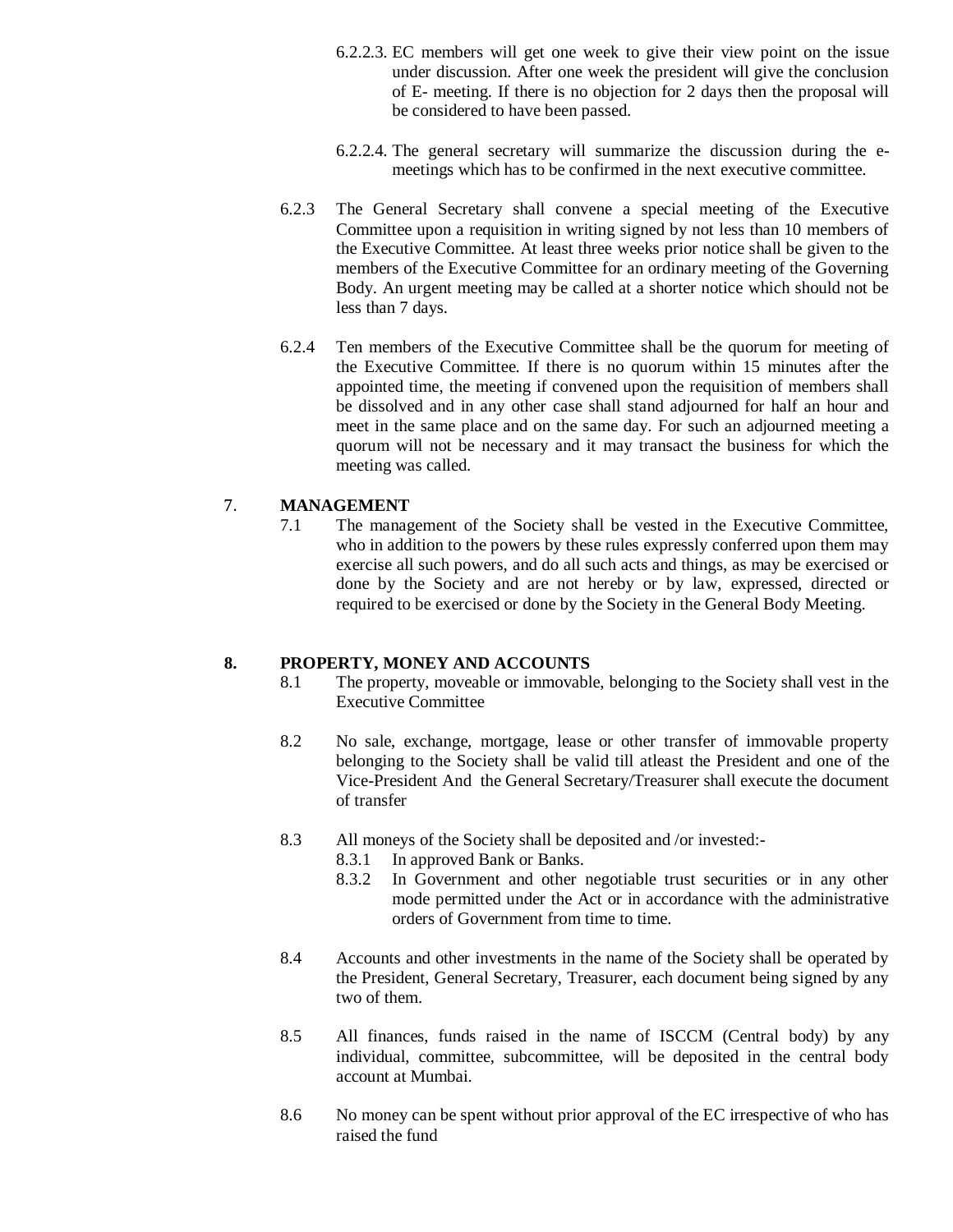## **9. DUTIES OF OFFICE-BEARERS**

## 9.1 **President:**

The President will preside over the General Body and all other official meeting of the Society. The President shall guide the activities of the Society and further the aims and objectives of the Society.

The President will appoint Chief Election Commissioner and the sub committees along with the Chairman of various Committees.

The President will be the Chairman of the Annual Conference. (CRITICARE) The President may allocate all or any of the powers and duties under this or any other clause of these rules to the General Secretary.

- 9.2 **Vice - President:** Vice-President will preside over the meetings in the absence of the President. They will act according to the duties assigned by the President and help the President actively to further the aims and objects of the Society.
- 9.3 President-Elect: He / She will act according to the duties assigned by the President and help the President actively to further the aims and objects of the Society. The President Elect will be the Scientific Committee Chairman for the Annual Conference (CRITICARE)
- 9.4 General Secretary Elect: the General Secretary Elect will assist the General Secretary in day today activities of the society
- 9.5 General Secretary: Subject to the control and regulations of the Executive Committee, the General Secretary shall be responsible for carrying out the directions and decisions of the Executive Committee in particular. The General Secretary will be Organizing Secretary of Annual Conference.
	- 9.5.1 Convene meeting of the Executive Committee whenever necessary or called upon to do so.
	- 9.5.2 Have administrative control over all the affairs of the Society
	- 9.5.3 Keep accurate minutes of all the meetings of the Society and Executive **Committee**
	- 9.5.4 Prepare the annual report of the Society
	- 9.5.5 Be in charge of the furniture, library and all documents and other assets of the Society.
	- 9.5.6 Collect all dues of the Society and pay in all such amounts into the banking account of the Association, and inform the Treasurer once every month of the money so paid.
	- 9.5.7 Make disbursement and maintain vouchers, provided that any expenditure exceeding Rs. 15000/- in a month shall be made after obtaining sanction of the Finance Committee and Executive Committee.
	- 9.5.8 Perform such duties as are incident to his office.
	- 9.5.9 All notices, communications, letters, memoranda and other papers whether they are acts of the Executive Committee or of the General Body shall be signed or authenticated by the General Secretary and when so signed or authenticated shall be conclusive.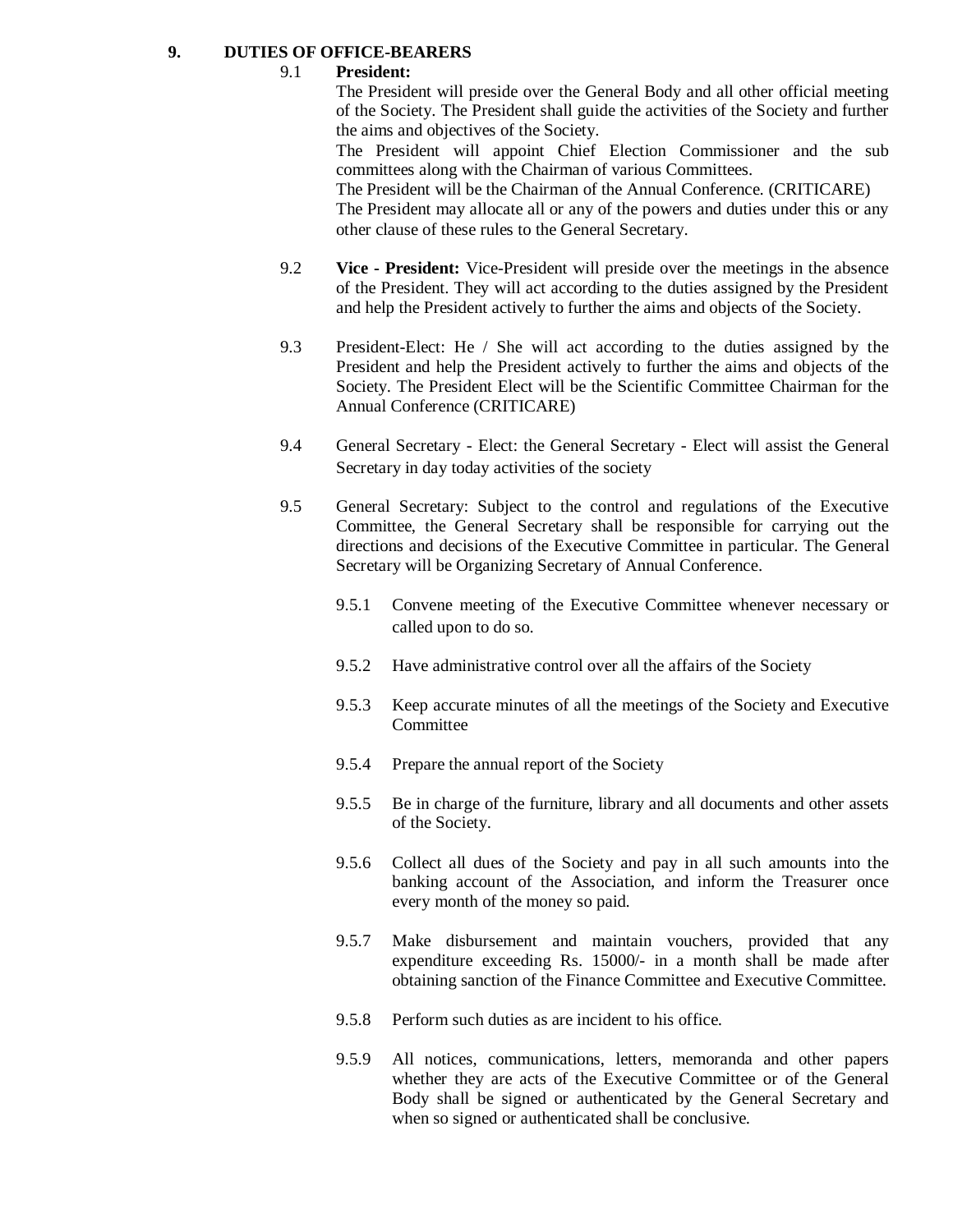- 9.6 Joint Secretary: He / She shall carry out such duties as assigned by the President.
- 9.7 Treasurer: The Treasurer shall maintain true accounts of the funds and other assets of the Society and of funds and other assets connected with or in any way controlled by the Society.
- 9.8 Elected Office Bearers (President, President-Elect, Vice President, General Secretary, General Secretary Elect and Treasurer) of the National Executive Committee shall not hold any office-bearer post in the Executive Committee of the City Branches (i.e. Chairperson, Secretary and Treasurer) during their tenure on the National Executive Committee

## 10. **MISCELLANEOUS ADMINISTRATIVE RULES**

- 10.1 Every question submitted to a meeting of the Executive Committee or of the General Body shall be decided according to the majority of the votes cast by the members present and voting at such a meeting. In case of equality of votes, the person presiding shall have a second or casting vote in addition to his vote as a member.
- 10.2 Once at least in every year the accounts of the Society shall be examined and audited and their correctness ascertained by one or more registered accountant appointed for the ensuing year by the members at Annual General Body Meeting each year. The report of the Auditor or Auditors shall form part of the Annual Report submitted to the next General Body meeting. The Auditor of the Society shall hold office until the next Annual General Body Meeting. The retiring Auditors shall be eligible for **reappointment** every 3 years. The Auditor or Auditors shall be paid such remuneration or honorarium as the members may fix at the Annual General Body Meeting at which such Auditor or Auditors may be appointed.
- 10.3 Any notice required by these Rules may be given by sending by ordinary post prepaid letter to the address mentioned in the register of members and the same shall be deemed to have been received by the addressee on the date on which it would have reached him in the ordinary course of post.

### 11. **PUBLICATIONS AND APPOINTMENTS OF HON. EDITORS**

- 11.1 The Society may publish a Journal, books, pamphlets or any other publications under the general directions of the Executive Committee. The Journal shall be published under the direction of an Editorial Board, consisting of Editor (1), Executive Editor (1), Assistant Editors (2), and Members (5). The Board shall be in office for three years and will be eligible for re-nomination so as to have a total tenure of not more than six years. The Board shall work under the general control and supervision of the Executive Committee and shall submit six monthly reports to that Body at its next meeting.
- 11.2 The Editor's post shall be filled by inviting nominations from amongst the members of the Society. The Credential Committee will review these nominations and recommend 3 names to the Executive Committee in the order of merit for consideration to nominate one person out of these as the Editor. The Editor so nominated shall hold the position for a period of 3 years but shall be eligible for re nomination for a maximum of one more tenures of 3 years, consecutive or otherwise. For all other periodicals or books or books to be published by the Society, nominations for the Editorship shall be processed by the Credential Committee and Executive Committee in a similar manner.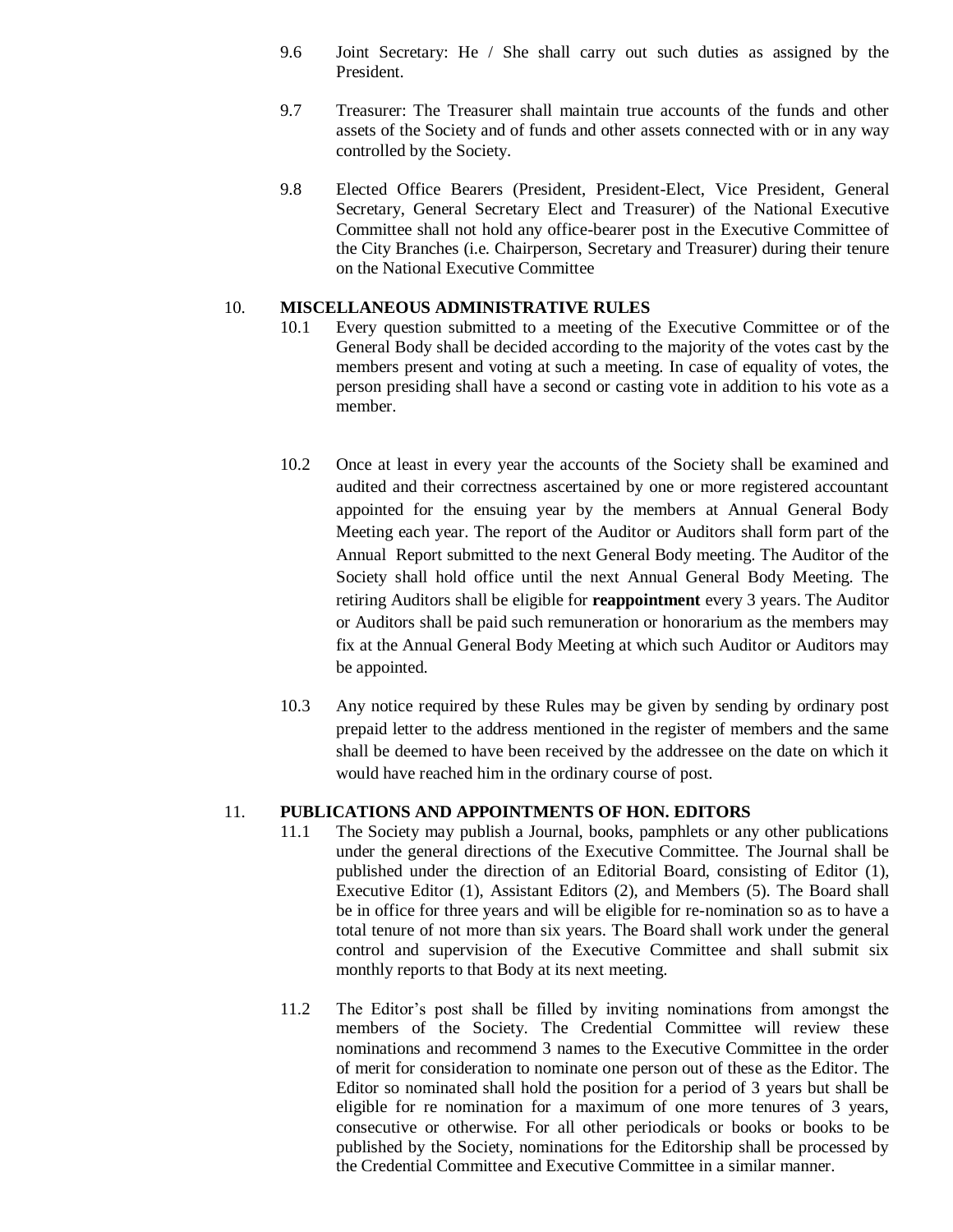11.2.1 The Executive Editor, 1 Asst. Editor and 3 members shall be nominated by the National Executive Committee as and when the vacancies arise in consultation with the Chief Editor. The remaining 1 Asst. Editor and 2 members shall be nominated from the place of publication of the journal with the concurrence of the Editor. ISCCM shall electronically publish a bimonthly newsletter called the Critical Care Communications. The President-elect shall be the editor of

the newsletter. His term will not extend beyond 1 year. At the time of change of Editor, The President Elect will nominate 3 Associate Editors and Members of Editorial Board for Critical Care Communications in discussion with Executive Committee.

### **12. ACADEMIC WINGS**

- 12.1 The Society may constitute one or more Academic Wings under its framework to carry out its Academic and Research objectives.
- 12.2 Such wings or units shall evolve their own working rules and regulation framework of the Society.
- 12.3 One such Academic wing, Indian College of Critical Care Medicine has already been started with effect from 2012.

### 13**. BRANCHES**

- 13.1 All City Branches shall follow by the Constitution of the Society. Branches will follow society constitution in letter and spirit when a provision is not there in branch constitution.
- 13.2 Membership of the Society is mandatory to become a member of the City Branch. There shall be no separate membership form or fees of the City Branch
- 13.4 All members must pay their dues to the Central Office of the Society only. All City Branches will forward the entire amount of membership fees along with membership form of the society to the Headquarters if received by them. No additional membership fees are to be collected by the city branch from the member. (see also clause 3.4.1)
- 13.5 The administrative, financial and local academic activities of the Branches are governed by their own Executive Committee.
- 13.6 The head of the City Branch shall be known as 'Chairman' and not as 'President'. The Executive Committee shall consist of 1 Chairman, 1 Secretary, 1 Treasurer and 6 Committee members. Elected National Executive Committee Members from same city or zone will be co-opted members of local executive till completion of their tenure.
- 13.7 Applications for the formation of City Branch shall be made to the General Secretary who after due scrutiny shall place before the National Executive Committee his / her recommendations for their consideration. The decision of the National Executive Committee shall be final. Ten (10)Life Members of ISCCM, from the same city can come together and apply to the Executive of ISCCM for the formation of new branch. The Secretary of the proposed City Branch after receiving the approval letter to form the City Branch from the General Secretary will proceed to open a bank account in the name of ISCCM City Branch" / Society of Critical Care Medicine - City Branch" and complete all other necessary formalities viz. charity commissioner, society registration, legal and other taxation or any other relevant/related formalities. The city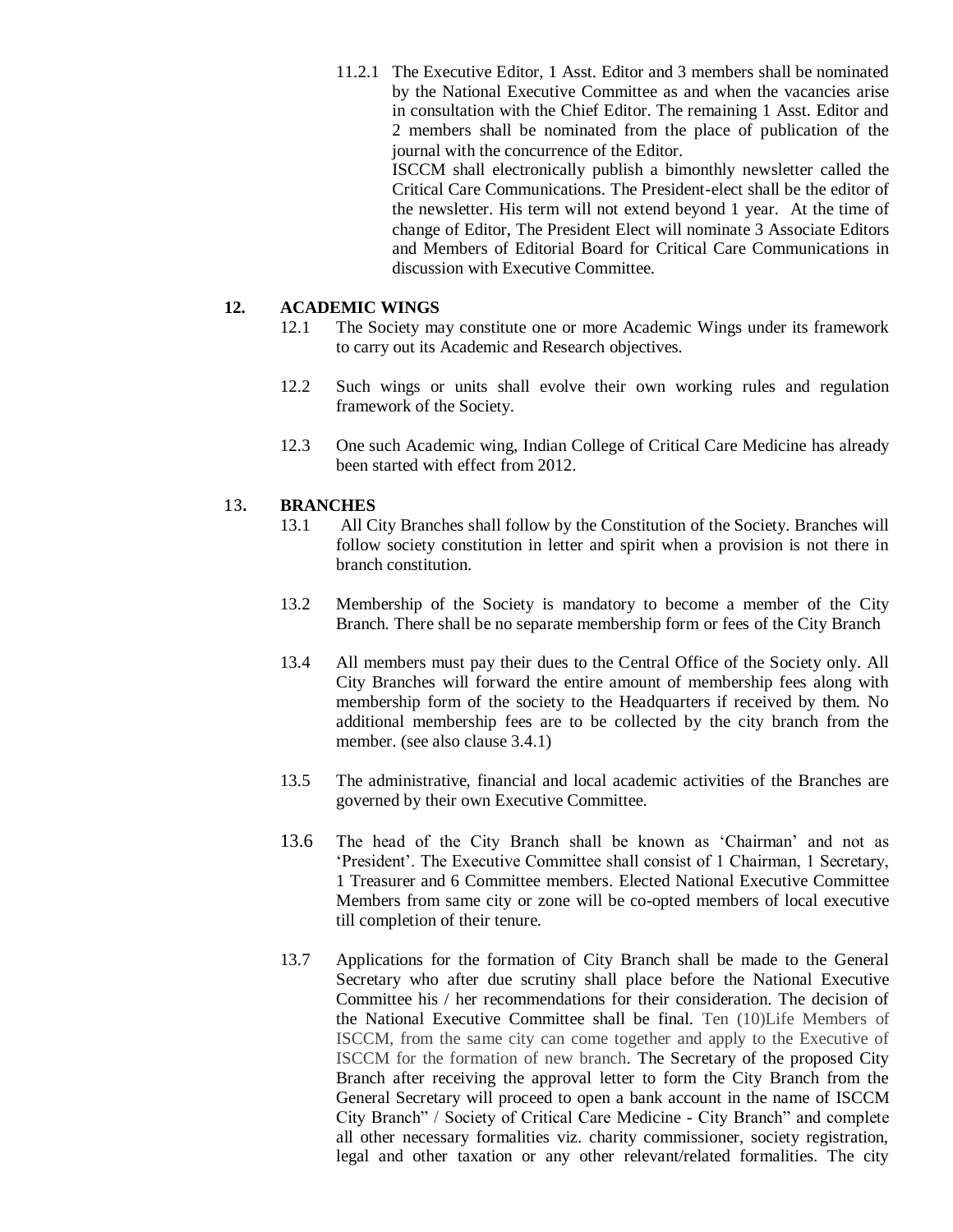branch will be solely responsible for maintaining its own accounts, including auditing of the accounts, investments, filling of income tax returns and tax liabilities and any other related/relevant matters and liabilities. No liabilities, financial or legal or any other matters arising of/in regards to above shall be the responsibility of the Society.

- 13.7.1. All city branches shall hold elections every 2 years. The election formalities shall be completed before 30th November and the new EC will assume office from 1st week of April of the following year. The results should be informed to the central body within one month of announcement of elections results which will also be called completion of election process. No office bearer of the branch shall hold office for the same post for more than 2 terms. The Chairman can hold only one term of 2 years. In case of small branches, the members of the local EC can continue to function in case two thirds of the life members of the local branch pass a resolution stating this and send it to the centre. With this provision the Chairman can continue for no longer than 3 terms. The immediate past chairman and secretary will be ex-officio members of the next EC of the branch.
- 13.8 Each City Branch must submit an Annual Report of its activities in each calendar year along with election report every two years, if they do not comply branch share along with centre financial aid will be stopped. A copy of its audited accounts must be submitted to the National Secretariat every year on or before 30<sup>th</sup> November.
	- 13.8.1 The National Executive Committee alternatively (over and above clause 13.8.1) reserves the rights to dissolve the city branch or only dismiss the office bearers of the City Branch with caretaker office bearers in their place till fresh elections are held (within three months) should clause 13.8 be not complied for a consecutive period of two years.
	- 13.8.2 The dismissed office bearers will not be eligible for re-election to any executive / academic committee posts in the City Branches or National Executive Committee of ISCCM AND will be debarred for life at local and national level.
- 13.9 The City Branch may organize local academic activities in any sub-specialty of Critical Care Medicine. The City Branch will not be a sponsor/co-sponsor with any organization with similar ideology for any academic programmes without prior written approval of the National Executive Committee. It is advisable NOT to hold any major event 2 months prior and 2 month post annual event. However, branches can continue to hold monthly academic programs. The central office shall not be responsible for providing any form of financial assistance to hold these academic activities.

#### 13.10 **ELECTIONS**

- 13.10.1 The new executive committee shall take office immediately after the Annual General Body Meeting of the Branch.
- 13.10.2 The Executive Committee shall hold its executive meeting at quarterly intervals in a given year or more often if required.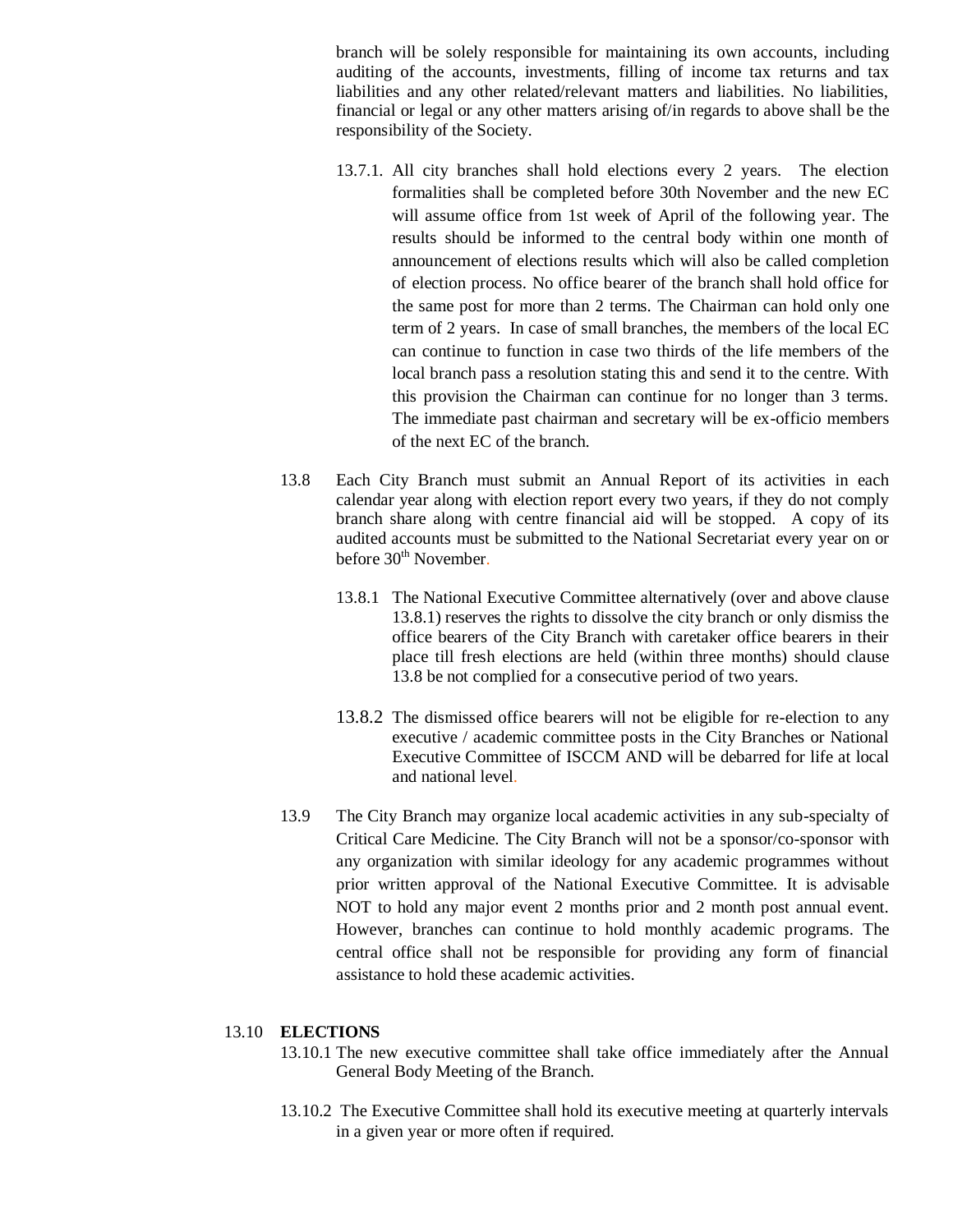- 13.10.3 The Executive Committee shall maintain proper records of the minutes of their executive committee meeting and annual general body meeting
- 13.10.4Executive committee of the City Branch will be constituted either by representation from individual hospital, if so possible; by rotation every two years or through local elections to all committee posts every two years. The dates of election will be the same as for the National Executive Committee posts every year. The result of which will be communicated by the Chairman/SECRETARY of the respective City Branch to the General Secretary by 30th November of each year.

It is the responsibility of city branch to conduct election every two years, failing which the office bearers OF LOCAL CITY BRANCH will be debarred from contesting the national election.

## **14. AMENDMENT & REPEAL**

- 14.1 Subject to the law for the time in force, the members in General Body Meeting shall have power to add, to vary or repeal any of the provisions contained in these Rules, provided that such additions, variations or repeal is effected by means of a resolution of which due notice (as defined in Rule 5.1.5) shall have been given and which shall be ascended to by the vote of at least two-third of the members present at the meeting.
- 14.2 Any proposal/suggestion which has been discussed after a due notice in the Annual General Meeting and has been rejected shall not be brought up again for a period of 3 years. as per clause 12 of the Society Registration Act 1860.

### **15. Funds**

- 15.1 Source of funds shall be
	- 15.1.1 Membership fees
	- 15.1.2 Publications
	- 15.1.3 Training programme fees, Conference, Exhibition fees
	- 15.1.4 Contributions from Patrons
	- 15.1.5 Donations

## **5. 2 SEATING ARRANGEMENTS ON DIAS DURING ANNUAL CONFERENCE OF VARIOUS PROGRAMS**

| <b>SECRETARY</b><br><b>GENERAL</b><br><b>ISCCM</b> | ⇁<br>闰<br><b>ISCCM</b><br><b>PRESIL</b> | JEST<br><b>CHILEF</b><br>5 | 5H<br>HONOUR<br>JEST<br><u>ថ</u> | ⇁<br>PRESIDEN<br>─<br>EC<br>×.<br>$\Xi$ | ≻<br>$\approx$<br>−<br>⊲<br>–<br><b>ELEC</b><br><b>GENERA</b><br>SECRETA | Ë<br>⊢<br>⇁<br>PRESIDEN<br>$\blacktriangleleft$<br>PAST<br><b>IMMEDI</b> | $\mathsf{r} \vdash$<br>IEE<br>NISING<br>Z<br>$\triangleleft$<br>IRM<br><b>COMMIT</b><br>$\overline{C}$<br>$G\Delta$<br>⋖<br>부 |
|----------------------------------------------------|-----------------------------------------|----------------------------|----------------------------------|-----------------------------------------|--------------------------------------------------------------------------|--------------------------------------------------------------------------|-------------------------------------------------------------------------------------------------------------------------------|
|                                                    |                                         |                            |                                  |                                         |                                                                          |                                                                          | $\mathbb{R}$<br>$\check{ }$                                                                                                   |

## **16. INDIAN COLLEGE OF CRITICAL CARE MEDICINE**

### **1. AIM**

This College has been established within the governance of the Indian Society of Critical Care Medicine for the following purposes

- To implement and carry out all the educational activities including Indian fellowship in critical care medicine( IFCCM) and Indian diploma in critical care medicine (IDCCM )
- To recognize and honour members of the Society who have shown dedication and leadership in the practice of Critical Care.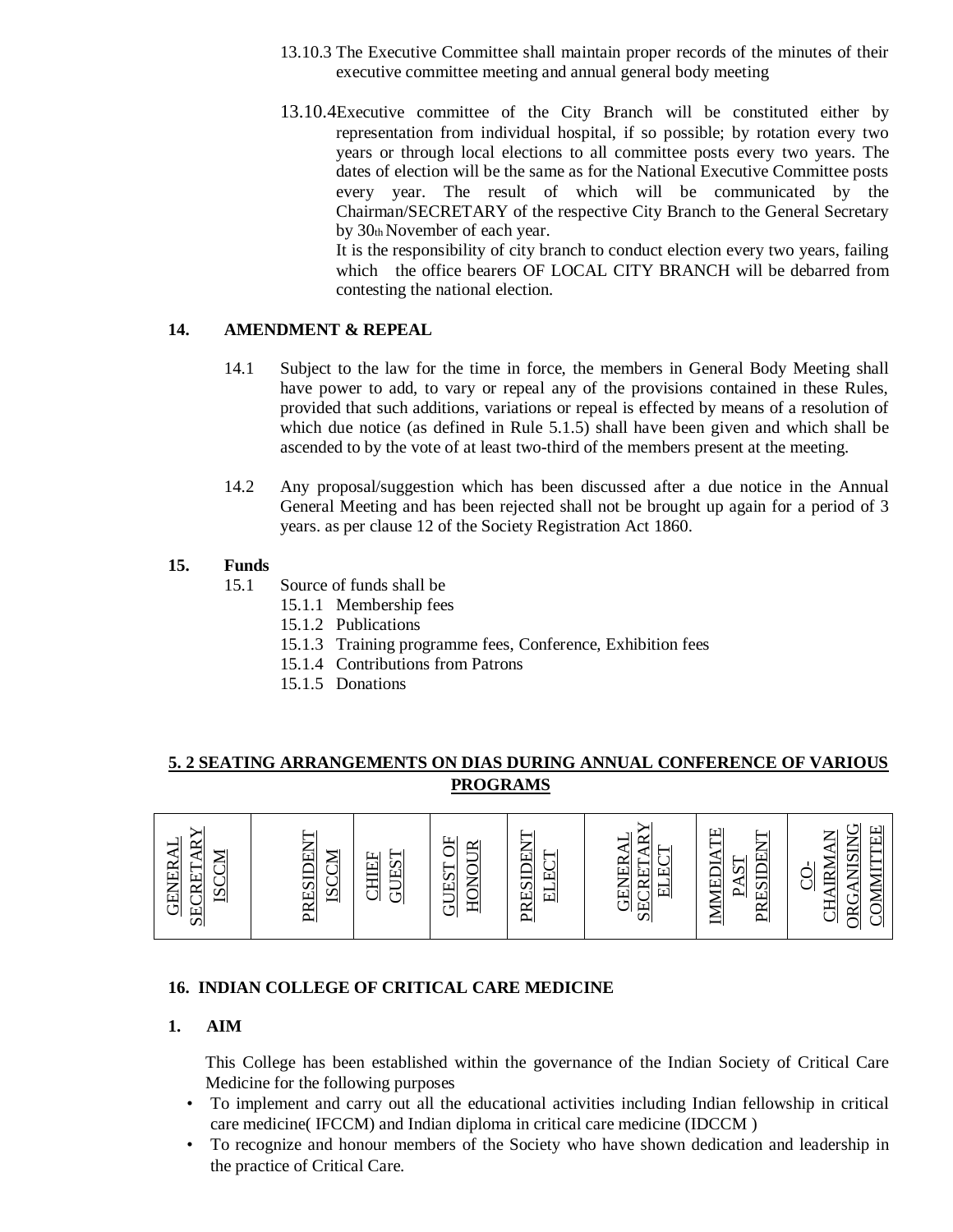- To promote a forum for the development of collaborative practice amongst the specialties and professions providing Critical Care.
- To Guide the Society from time to time in academic activities and develop new programmes.
- This College is organized as an autonomous body for its internal affairs, but shall in no way act in a manner prejudicial to the Society or contrary to the Society's by laws, which shall take precedence over this document.

## **2. NAME AND OFFICES**

### **2.1 Name**

The name of this College is the" Indian College of Critical Care Medicine " Members inducted into the College, and who retain their Fellowship status, shall use the designation Fellow of Indian college of Critical Care Medicine [FICCM].

## **2. 2 Offices**

The offices of the college will be maintained in the registered office of the Society or an area approved by the executive committee of the society.

## **3 Fellows**

## **3.1 - Eligibility**

Only active members of the Society shall be eligible to apply for Fellowship or be nominated for Fellowship.

## **SELECTION OF FELLOWS**

### 3.2 **Fellowship by Application**

Candidates applying for fellowship should meet the following criteria

- 3.2.1 Candidates should be member of ISCCM for 5 years.
- 3.2.2 Physicians with Subspecialty certification in anesthesia or chest medicine, Internal Medicine, Pulmonary Medicine, Surgery, Critical Care, DM (Critical Care) Pediatrics or equivalent as approved by the Board can apply. This also includes diploma in the same subjects. Those who fulfill the following criteria can apply:
	- 3.2.2.a Candidates who have cleared Indian fellowship of critical care medicine OR who have cleared Fellowship of National Board in critical care (FNB) OR Members who are honorary fellow of Indian society of critical care medicine (FISCCM)
	- 3.2.2.b Candidate who have cleared Indian diploma in critical care Medicine and has demonstrated involvement in the practice of Critical Care by research, publication and outstanding dedication and leadership in the practice of critical care sufficient to recommend election OR
	- 3.2.2.c Candidates who are American board certified in critical care medicine Candidates who have cleared European *diploma* in critical care Medicine or FJICCM from Australia and practicing in India for the last 2yrs AND
	- 3.2.2.d Demonstrated involvement in the practice of Critical Care by research, publication, or by involvement in national and community forums and demonstrated outstanding dedication and/or leadership in the practice of Critical Care.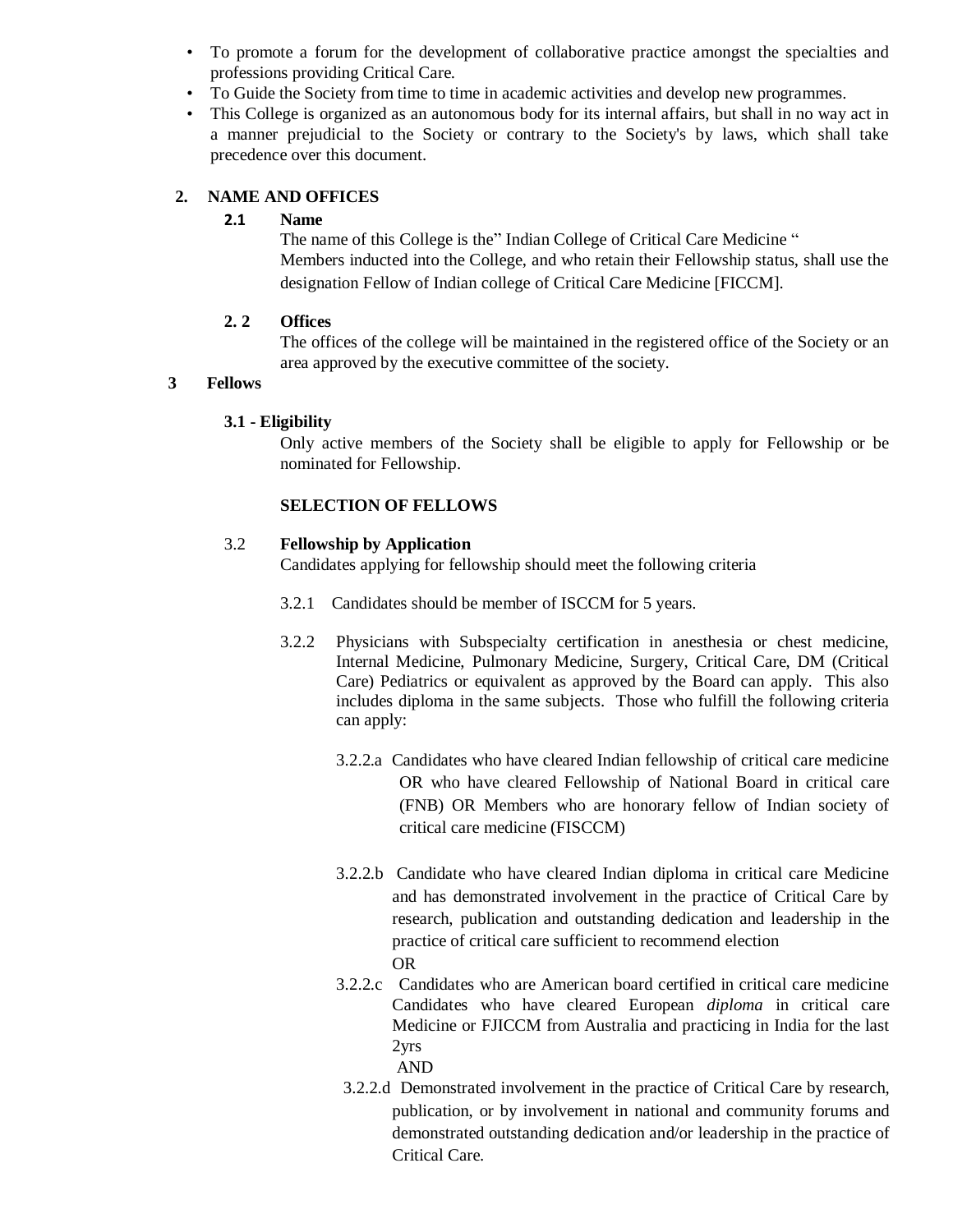Or

3.2.2.e All present teachers of the Critical Care Courses being run by the National Board Or All present and past teachers of educational courses run by ISCCM (IDCCM and IFCCM) Or Teachers of DM (critical Care) or Pulmonary and Critical Care

## 3.3 **PROCEDURE FOR APPLICATION:**

Information and application forms shall be obtainable from the Society's office. Applications, requested documentation, and application fee shall be returned to the Society's office for processing. A onetime fee of Rs10000 +GST will be charged along with application. Credentialing: The Credentials Committee of the College shall examine the application to substantiate the applicant meets the established criteria for Fellowship. A non-refundable onetime fee of Rs 10000/+ GST will be charged along with application. If the member wants the application can remain under active consideration for next 3 years. If the applicant wishes to withdraw application then Rs 5000/- shall be refunded and Rs 5000 shall be retained by the ISCCM as processing charges.

## **3.4 PROCEDURE FOR SELECTION:**

The Credentials Committee shall forward a list of suitable applicants to the Board of college. A two-thirds (2/3) majority of the Board will be required to admit the applicant to Fellowship. The selection procedure shall be completed three months prior to the annual meeting of the Society. Candidates shall be notified in writing of the Board's decision.

3.5 Procedure for Appeal: At the time of application, candidates shall be notified of the appeals process as set forth in the Policy.

## **3.6 FELLOWSHIP BY NOMINATION**

Select very senior member will be nominated by the President of the Society and may be admitted to the College as fellow if their contributions to multispecialty and multidisciplinary Critical Care Medicine. Their number would not be more than one fellow per year. He should be member of the society or he/she should be awarded Honorary Membership. Person may not apply for Fellowship; rather, the election process will be as follows: The name can also be proposed by any fellow or EC member by 30th Sept each year. They should send it to the President along with a brief about the member not exceeding 200 words. The decision of the President would be final .

## **4. INDUCTION AND CONVOCATION CEREMONY**

- 4.1 No member of the Society elected to Fellowship shall be designated Fellow in Critical Care Medicine (FICCM) until they have attended the induction convocation ceremony held in conjunction with the ISCCM Annual Meeting.
- 4.2.1 Elected Candidates who fail to attend an induction ceremony for three years after selection shall be asked to reapply for Fellowship. Extensions may be granted by the Board when candidates have been prevented from attending for more pressing professional or personal reasons. Candidates who wish to obtain an extension shall write to the Chancellor, indicating why they are unable to attend and confirm their continued involvement in multidisciplinary Critical Care.
- 4.3 The function will be held on  $1<sup>st</sup>$  day of the conference.
	- 4.3.1 The function will have the following agenda: Welcome by Vice Chancellor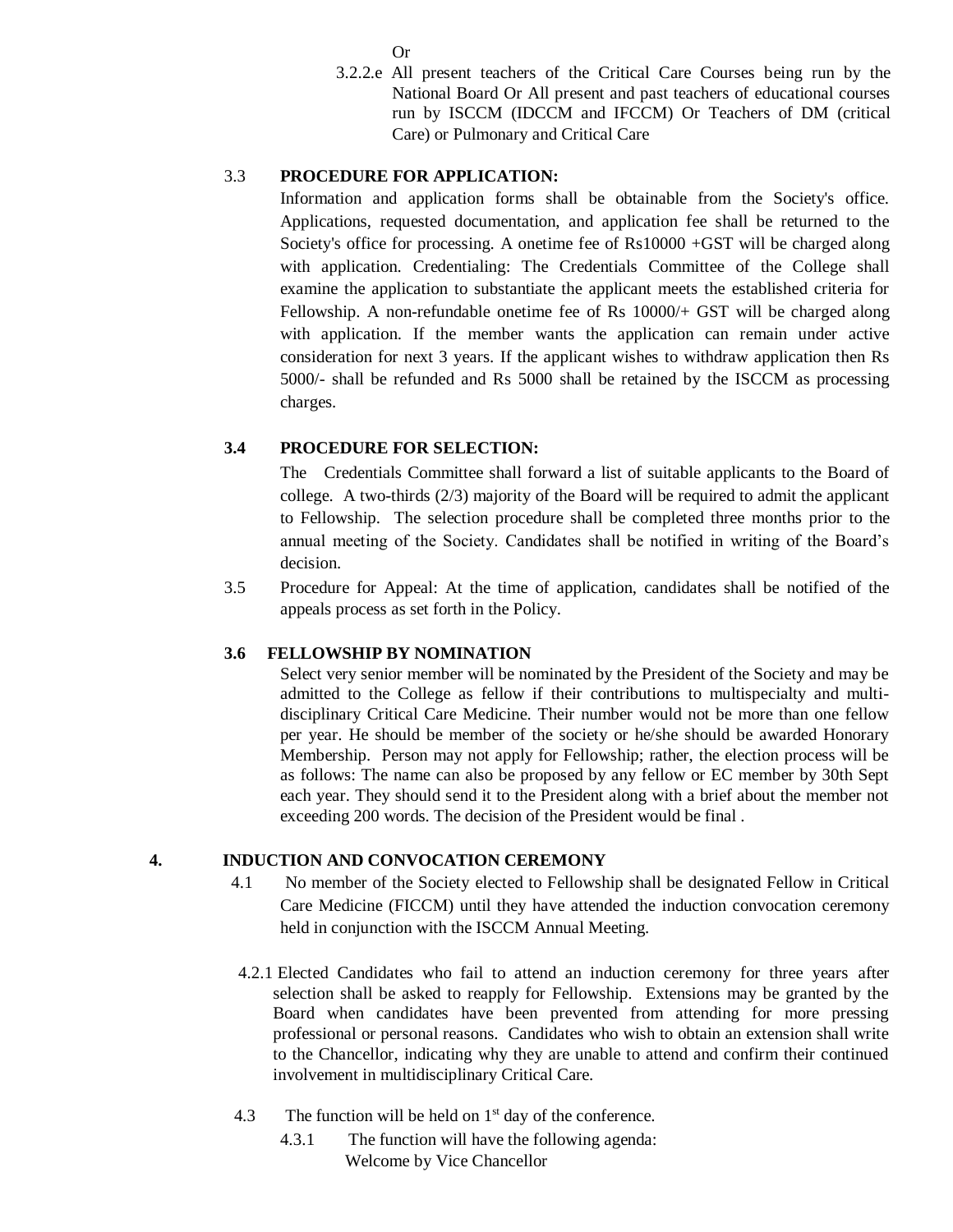Report of the College Secretary, Chancellor address Award of fellowship Other awards

Vote of thanks by College Secretary Elect

4.3.2 The arrangement on the dais would be like this:

Convocation function should include all secretaries of the college and the secretary elects as well.

### Front Row

- i. Chancellor: In the centre
- ii. Vice chancellor Left side
- iii. Secretary of the college Left to vice chancellor
- iv. President (elect) Right to Chancellor
- v. College Secretary Elect- Right to President Elect

### Back Row

All the members of College Board and Immediate Past Chancellor.

## **4.4 Termination of Fellowship**

Any Fellow of the College whose membership of the Society ceases for any reason shall automatically be removed from Fellowship of the College.

## **4.5 Voting rights**

All Fellows in good standing as members of the College and Society shall be entitled to one vote on each matter of business submitted to vote of the Fellows in fellows meeting

### **5. COLLEGE BOARD SECTION**

### 5.1 **Authority and Duties**

- **5.1.1** The affairs and business of the College shall be managed by the college board College Board will consist of the following
	- . Chancellor-President ISCCM
	- . Vice chancellor
	- . Past chancellor
	- . 4 Secretaries, one each for College, Accreditation, Nursing and Examinations. 4 Secretary Elects one each for College, Accreditation, Nursing and Examinations and they will take over as secretaries in the next term.
		- President-elect, ISCCM
		- General Secretary, ISCCM
		- General Secretary Elect, ISCCM
- 5.1.2 The College shall be responsible for its own internal organization and for the distribution of funds approved by executive committee of ISCCM.
- 5.1.3 Official correspondence of the College shall be conducted through the Society by college secretary.
- 5.1.4 Responsibility of chancellor: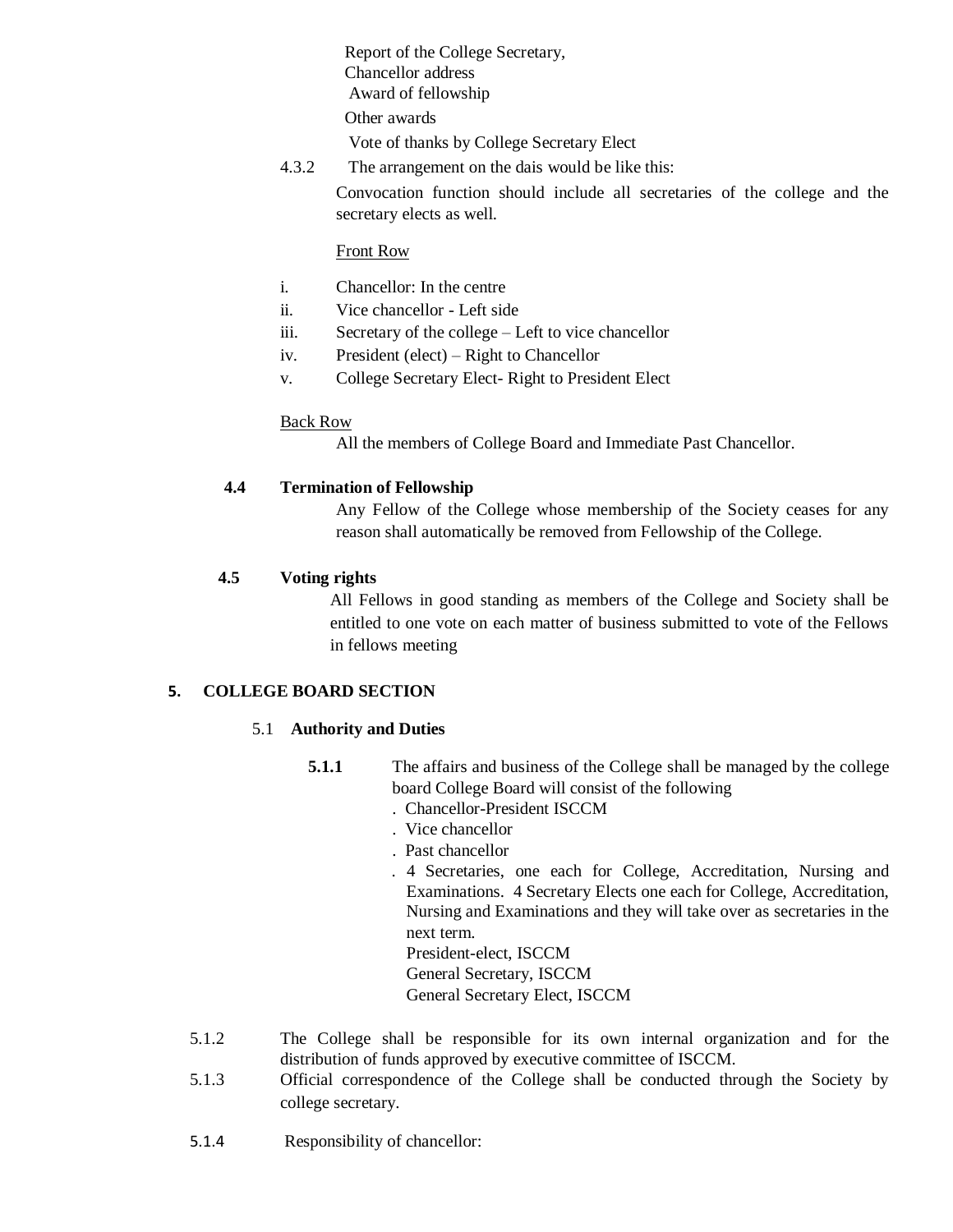- 5.1.4.a. Shall report on the activities of the College to the board EC and to the Member at the society's annual General meeting.
- 5.1.4.b Shall coordinate amongst all the secretaries and secretaries elect in all the college matters.

Will form any committee time to time, he /she feel as necessary for working of college e.g.; Examination committee:

 Will address all the grievances arise time to time during the conduct of college activities.

### **5.2 Number and Classes**

- 5.2.1 Only President (Chancellor), President-elect, General Secretary and General Secretary elect and Immediate Past President (Past Chancellor) would be Ex-officio members of the board.
- 5.2.2. College secretary will coordinate with all secretaries and secretary elects of all the activities of the college
- 5.2.3 The term for all elected members will be one year except member secretary elects; which will be two years (one year as secretary elect and next year as secretary), President Elect.

### **6. Nomination and Election**

Nominating Committee – A nominating committee shall be appointed by the Chancellor to prepare a list of Fellow candidates after their written approval for elections to the board prior to the Annual Meeting of the College.

### **6.1 Eligibility**

**6.1.1** He should be the fellow of the college and he should be teacher of the college run courses for the last four years (IDCCM/IFCCM).

He is willing to work as Secretary Elect for one year followed by Secretary for the next one years in the designated department (accreditation, college, examination, Nursing).Total duration two years

### 6.2 **Election Process:**

6.2.1 The applicant will apply for the desired secretary elect post in detailed form with detailed resume.

One fellow can apply only one for category of secretary elect post

- 6.2.3 Applicant will apply along with a non-refundable fee of Rs.10000/+GST-Rupees ten thousand only) Election Committee will scrutinize the form within three weeks after the last date of withdrawal. (three weeks to be deleted )
- 6.2.4 If the candidates are more than one in any of the category of secretary elect then there WILL be election electronically along with the central general election.
- 6.2.5 The process should start with the general election of ISCCM and should finish at the same time.
- 6.2.6. If there is no application in any of the category, the Chancellor and the College Board will nominate that secretary elect in that category.
- 6.2.7 For a particular post, same candidate cannot be nominated for more than 2 tenures.
- 6.3 Election commission will oversee the election of board members. This process should start along with ISCCM general election.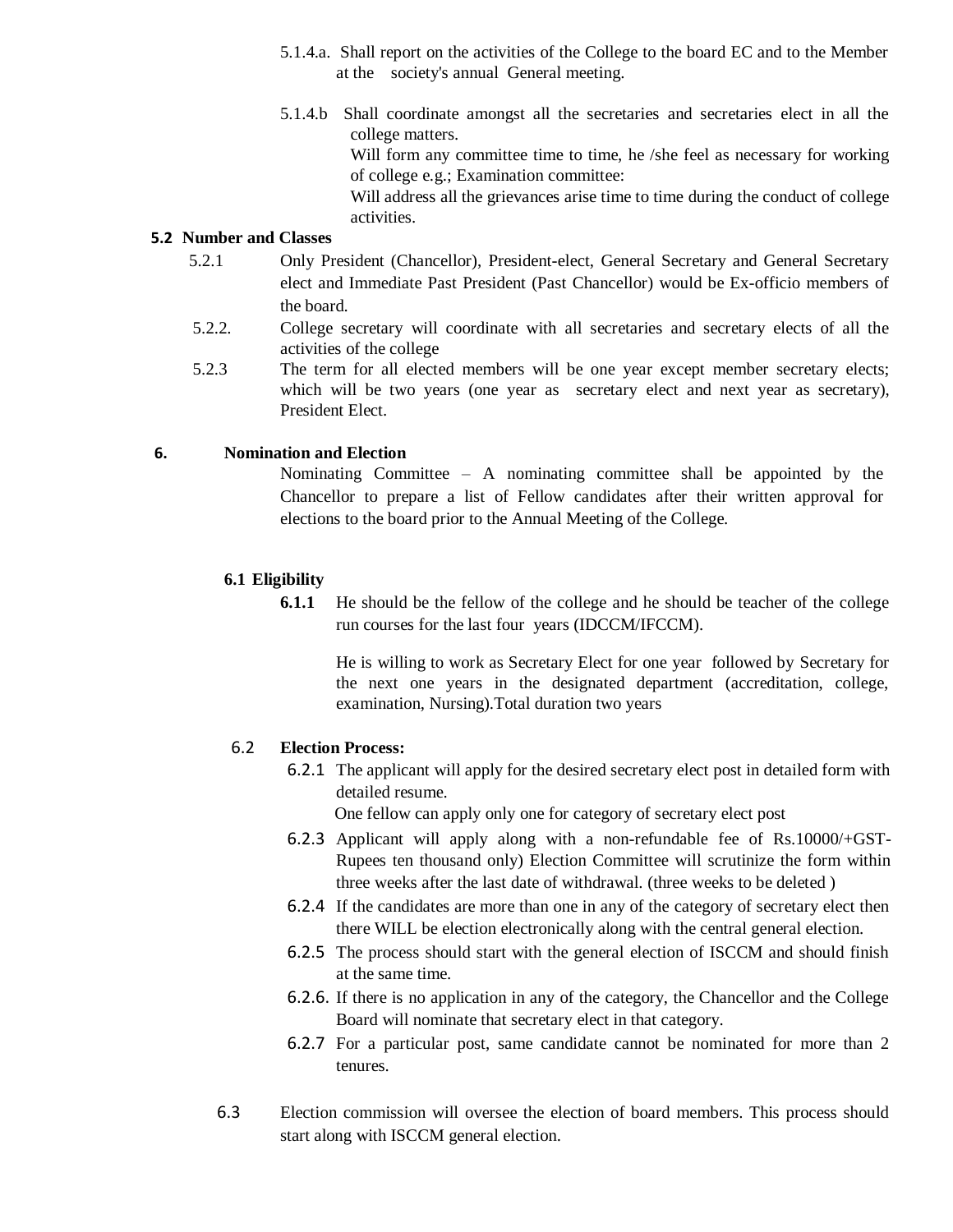- 6.4 Election of Vice Chancellor: Eligibility: He should be fellow of the college and have served on the board for at least one term
- 6.5 Election of college: Will be elected by fellows by votes cast electronically.

## **7. Tenure and Qualifications of the Board members**

- **7.**1 Members of board who fail to attend two consecutive, regularly scheduled meetings shall be removed unless reinstated by 2/3 vote of the board
- 7.2 No member will be on college board for more than 6 years including as a co-opted member

## **8. Vacancies**

Vacancies on the board will be filled by nomination by the Chancellor and approval of the 2/3rd of the board, for the unexpired term.

## **9. Meetings**

- **9.1** An annual meeting of the college shall take place in conjunction with the Society's Annual Meeting.
	- 9.2 Interim meetings of the board may be called by or at the request of the Chancellor not more than four times a year. Members will be given at least thirty (30) days notice of such a meeting. This should be prior to executive meeting of ISCCM

### 10. **Quorum**

A majority of the authorized number of the board shall constitute a quorum. Minimum of 4 members should be present

### 11 **Action of Board**

Except as otherwise specified in these Guidelines for Governance, every decision done or made by a majority of the members of the members present at a meeting duly held at which a quorum is present

## 12 **Officers**

- 12.1.a Officers and Their Nominations: The officers of the Board of members shall be the Chancellor, the Vice Chancellor, the Past Chancellor, and the Secretary of college. The officers constitute the College Executive Committee and are empowered to act for the Board in the interval between its meetings.
- 12.1.b **Vacancies**: A vacancy in any office, other than the Chancellor, shall be filled by nomination of the Chancellor with the approval of two-thirds  $(2/3)$  of the Board present at the next meeting. A vacancy in the office of Chancellor shall be automatically filled by the Vice Chancellor, till President Elect takes over as President

## 12.1.c. **Role of the Chancellor:**

It shall be the duty of the Chancellor to preside over all meetings of the College and Board, to cast a deciding vote, to see that the proper parliamentary procedure and decorum are enforced in all deliberations of the College. The Chancellor shall appoint committee members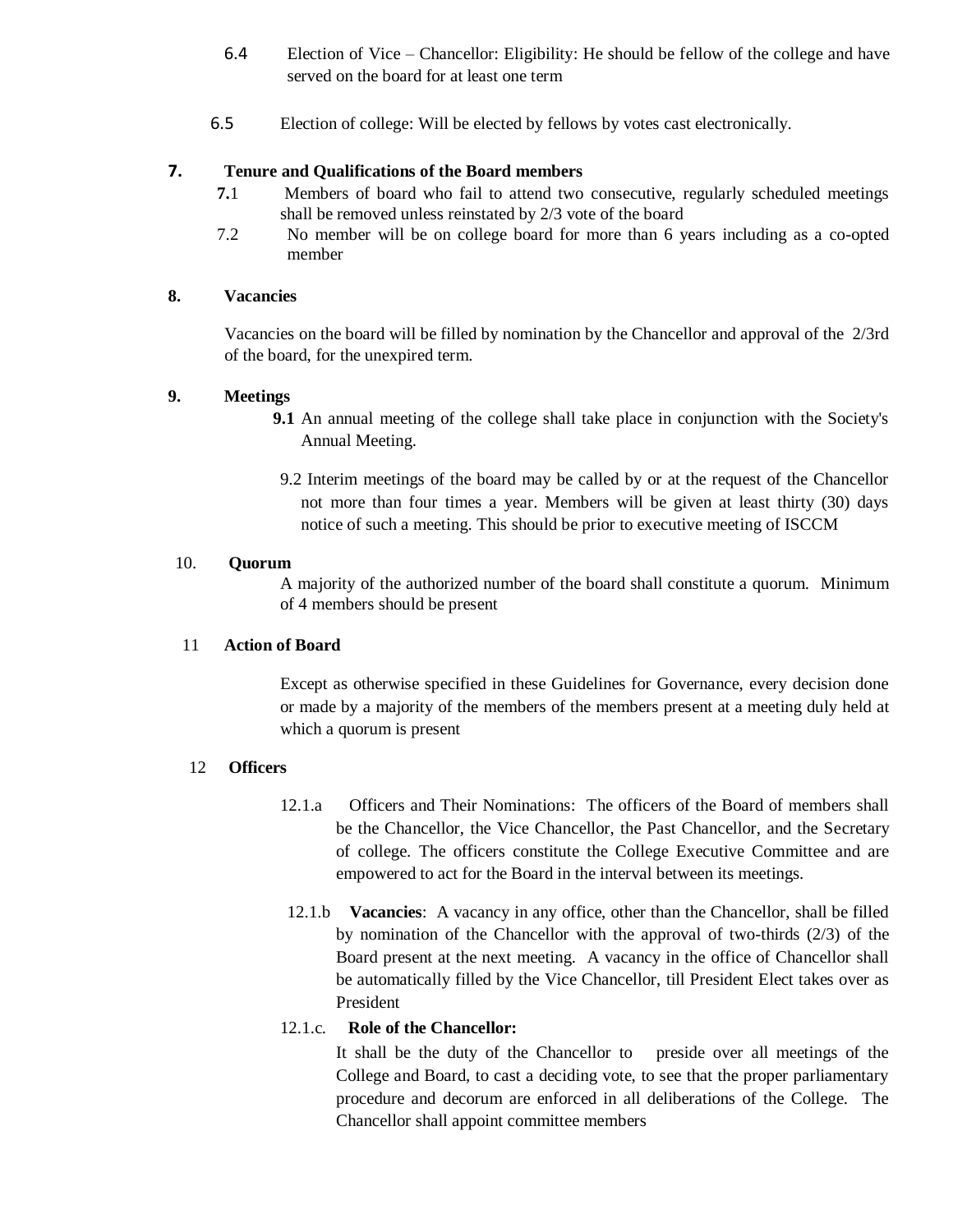### 12.1.d. **Role of the Vice Chancellor:**

He will be the executive head of the college. the Vice Chancellor shall preside over deliberations of the College in the absence of Chancellor. The Vice Chancellor shall act on behalf of the Chancellor in the event of the Chancellor's incapacity.

### 12.1.e**.** Role of the Immediate. Past Chancellor**:**

 In the absence of the Chancellor and the Vice Chancellor, the Past Chancellor shall preside over the deliberations of the College.

### 12.1.f. **Role of the Secretary of college:**

The Secretary shall keep minutes of the meetings of the College and forward these minutes to the Society's office for distribution to Fellows. The Secretaryshall maintain current list of Fellows in the Society's office. The Secretary shall preside over the deliberations of the College in the absence of the Chancellor, the Vice Chancellor, and the Past Chancellor. Secretary Accreditation - will supervise the accreditation of all the institutes and teachers.

- 12.1.g. Secretary Examination will look after the exams being held twice a year for IDCCM and IFCCM and Post MBBS. His responsibilities will be as follows.
	- Overall coordination of all the IDCCM, IFCCM and Post MBBS Certificate Course exams every year. The exams for Indian Diploma in Critical Care Nursing (IDCCN) will be coordinated by designated Nursing Program Coordinator
	- Preparing the theory exam question paper for IDCCM exams
	- Planning the centres to conduct the exam and appointing Chief examiner and other examiners
	- Obtaining results promptly and ensuring that results are declared in the website no later than 7 days after completion of exams
	- Communicating results of exams to all the candidates
	- Ensure Preparation of certificates and distributing to candidates
		- Appropriate coordination with college Secretary to ensure smooth communication and implementing standard procedures for the examination
		- Addressing any grievances from candidates pertaining to conduct of exams
		- The Secretary Examinations will not serve as an examiner in practical exams during his tenure

### 13. **BOARD**

The Vice- Chancellor OR Secretary College (ANY 1,ONE) of the Board of members will be an ex-officio member of the executive committee of the Indian Society of Critical Care Medicine. The Vice-Chancellor shall report on the activities of the College and present future programs to the executive committee. In the event of the absence of Vice- chancellor; the Secretary will attend EC meeting and report to EC.

### 14. **CHAPTERS**

### **Amendments to the Guidelines for Governance**

Any Fellow to the Guidelines may propose changes in these Guidelines for Governance. The Board shall review all proposed changes. After Board approval and at least 30 days prior to voting, the proposed changes will be circulated to the membership of the College for review and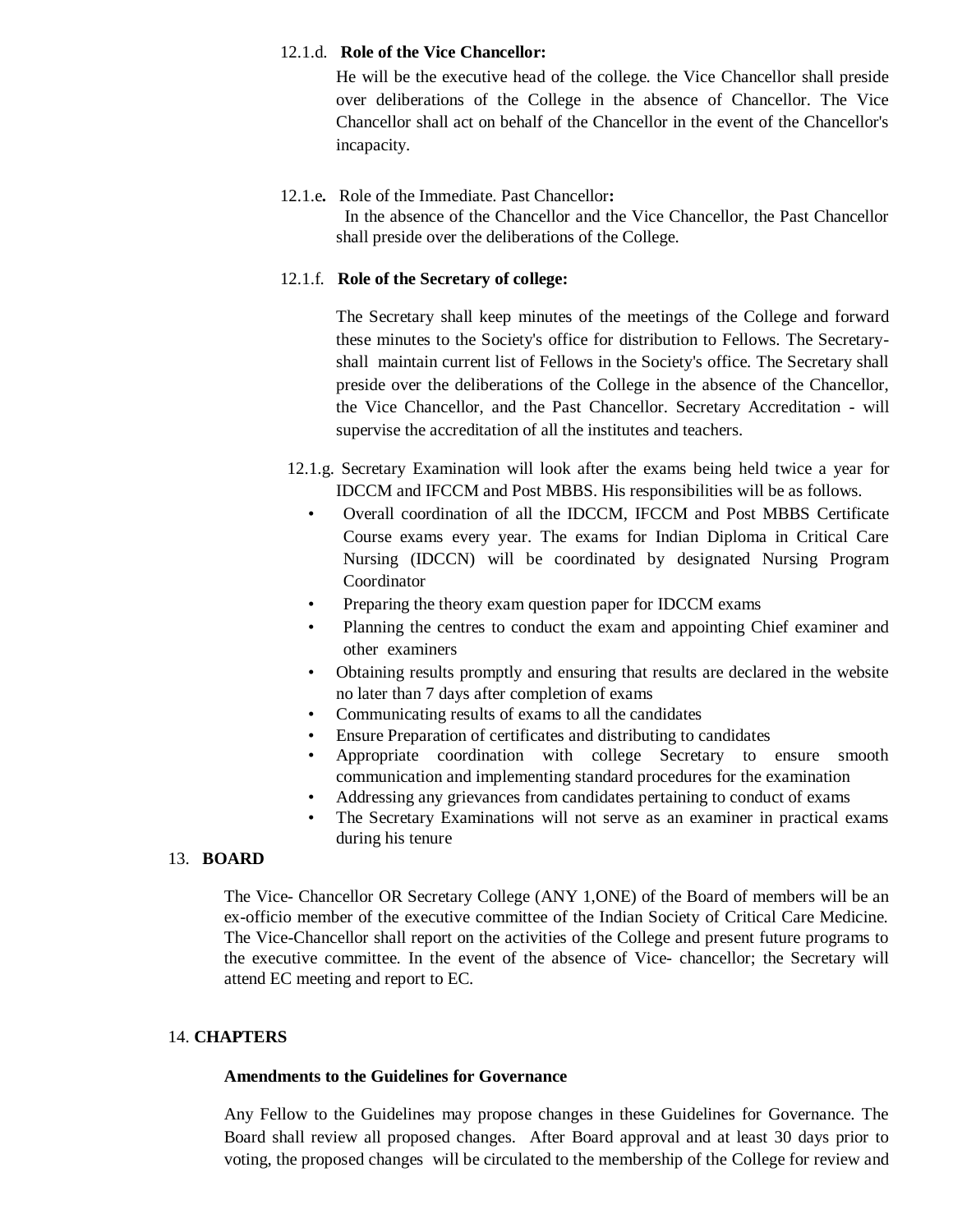will be voted on at the same time and in the same manner as the elections for members. If they are approved with a two-thirds (2/3) majority, they will then be forwarded to executive committee for ratification by a majority vote in accordance with Society's by laws. They will then be included in the College Guidelines for Governance.

### **15 DISSOLUTION**

A resolution recommending dissolution of the Indian College of Critical Care Medicine may be passed by a two-thirds (2/3) majority of the Council. This resolution must be confirmed by twothirds majority of the membership at the Annual General Meeting of the Society.

### 16 **GUIDELINES FOR GOVERNANCE**

These Guidelines for Governance become effective when approved by a majority of executive committee

### **17 PUBLICATION POLICY**

### **17.1 First Step**

A proposal can come from

- Any ISCCM Member
- Indian College of Critical Care Medicine

### **17.2 Second Step**

Proposal should come with the following details

- Name of the proposer
- Title of the book
- Content of the book
- Why a book should be published on this subject

### **17.3 Third Step**

- The proposal will be reviewed by the president, President Elect, Chancellor, Vice Chancellor, General Secretary ISCCM & College Secretary.
- If they agree this will be brought to the college board.
- This will then be brought back to Executive Committee for approval.

### **17.4 Publisher**

- The publisher can be selected by the author. ISCCM can help in finding the publisher.
- Publisher should be selected which have better distributer within India.

### **17.5 Signatory of the Contract will be**

- Author/editors
- President/General Secretary Contract at all times will be kept in the ISCCM

### **17.6 Time Period**

The author/editors will be given a time period within which he should submit the material for publication

### **17.7 Editorial Based Book:-**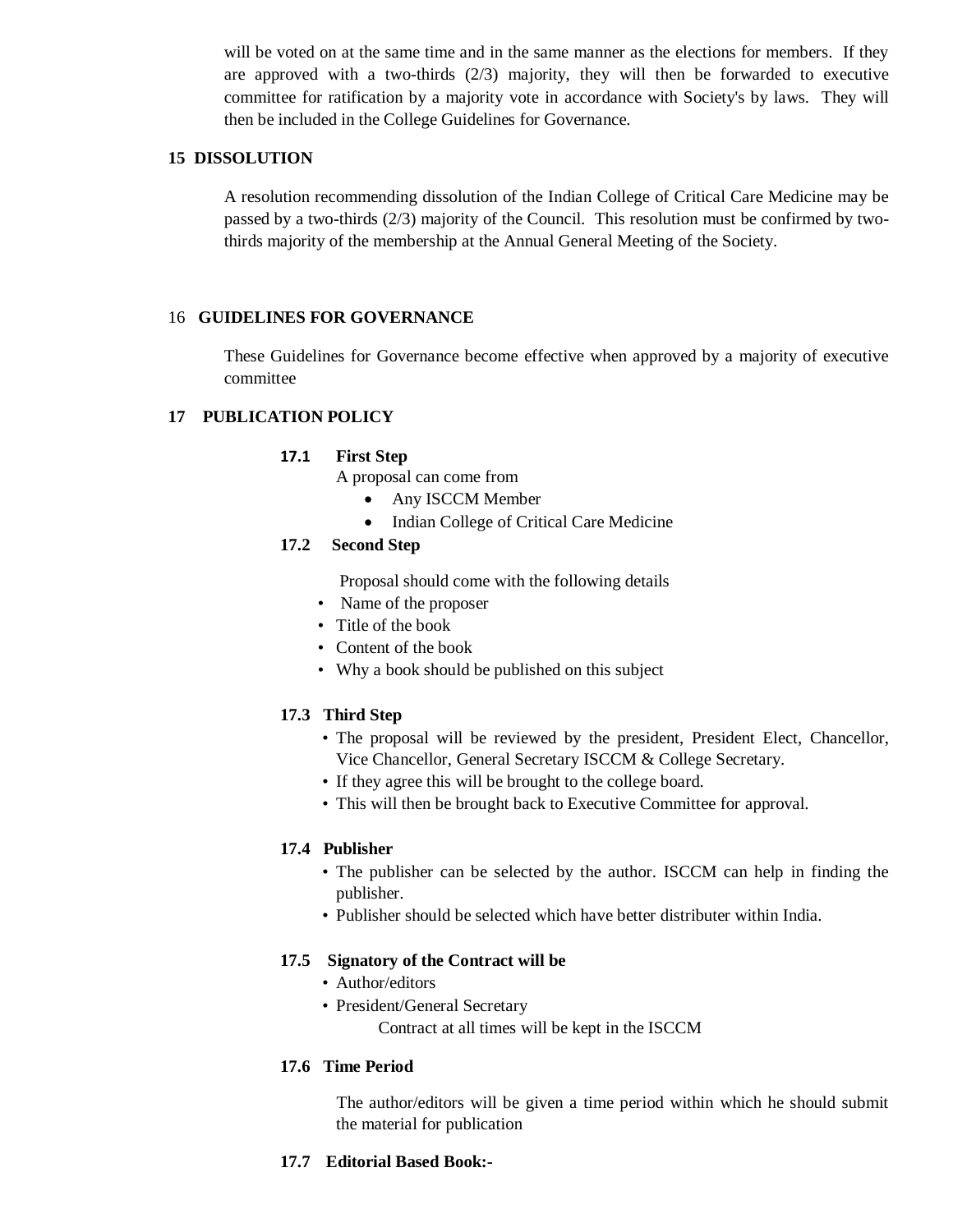- The selection of authors will initially be done by the editor.
- He must submit the list of chapter of authors  $\&$  chapters to the college for final approval.
- The college/ISCCM will only interfere if there are strong objections to the author.
- Every quarterly author will send the written report.

## **17. 8 Copy right:**

The book will be a copy right of the ISCCM. No part can be published without the permission from the College/Authors.

## **17. 9 Change of Editors:**

- If the primary editors/authors refuses to bring any future edition or in the event of death of one of the editors the name of additional editors can be proposed by the live editor/College or ISCCM EC.
- The College will propose a list of editors with their consent for approval by the Credential committee and College and then by ISCCM.

## **17.10 Royalty**

This will remain a voluntary work. All the Royalty of the book will remain with the ISCCM.

### **17. 11 Signing of the contract:**

•President of the society will sign the contract along with the authors/editors.

## **17. 12 Distribution of the Book**

- From the ISCCM
- From the branches Publishers

### **18. DISSOLUTION**

The Society may be dissolved on the recommendation of two third of the members of the Society. The funds will be distributed for similar object of the Society and as per the rules of the Society Registration Act 1860 at the time of distribution of the Society.

## **4.1.4 SEATING ARRANGEMENTS ON DIAS DURING COLLEGE FUNCTION (CONVOCATION)**